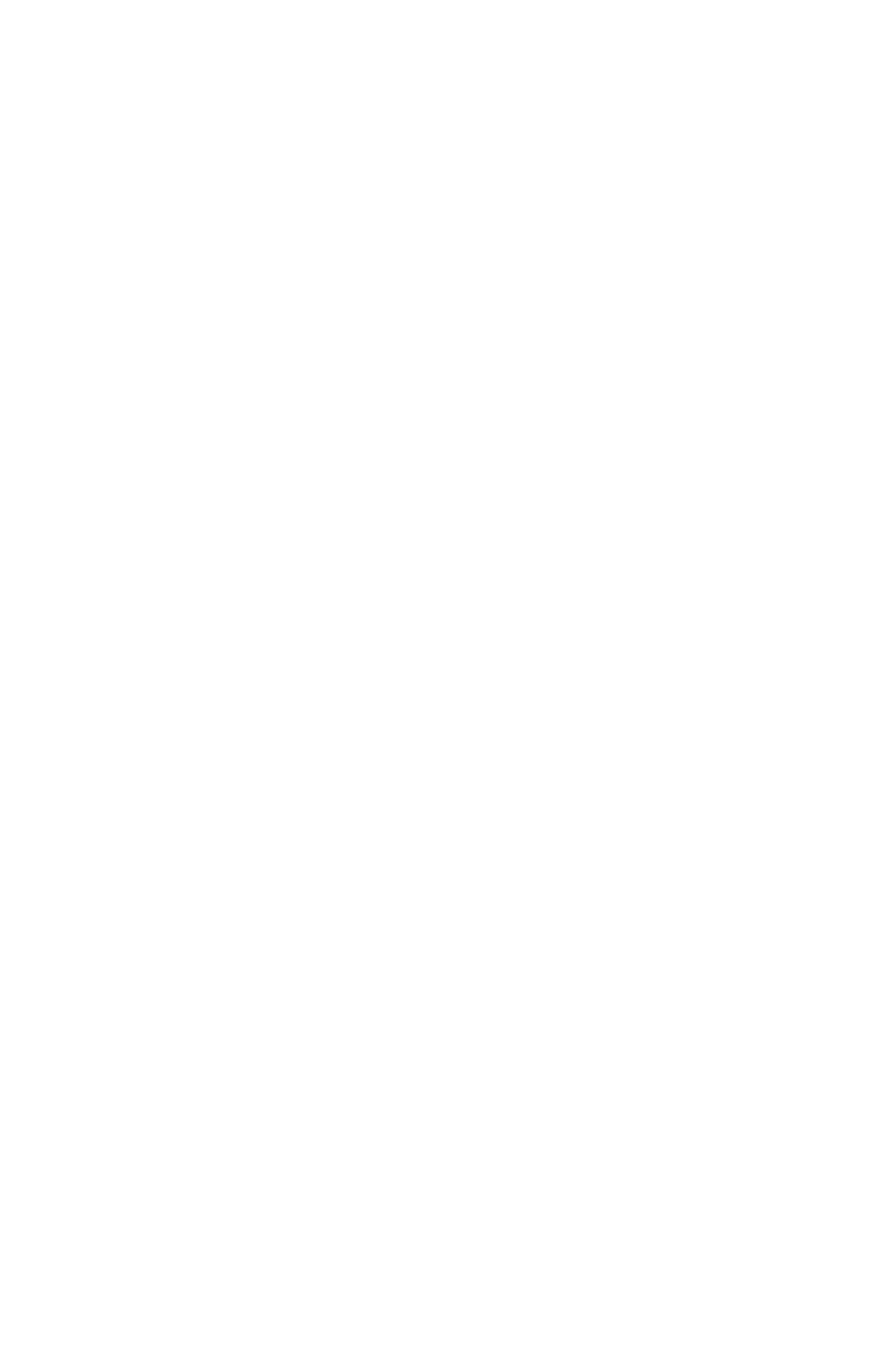#### **FOREWORD**

This booklet contains the **2018** Supplemental Unemployment Benefit Plan applicable to employees identified on the cover. This Plan is intended to supplement state system unemployment benefits, and not to replace or duplicate them, and to provide other benefits related to unemployment.

The Plan was first established August 3, 1956 and has since been revised, the latest revision being effective October 1, **2018**. This Plan, as so revised, applies to all weeks ending after September 30, **2018**.

IT IS ESSENTIAL THAT EACH COVERED EMPLOYEE STUDYTHIS BOOKLET SO THAT HE WILL UNDERSTAND HOW ITS PROVI-SIONS AFFECT HIM. IT IS MOST IMPORTANT THAT HE READ THE PROVISIONS ON PAGES 10 THROUGH 15 SO THAT HE WILL MAKE TIMELY APPLICATION AND TAKE OTHER ACTION NEC-ESSARY TO QUALIFY FOR BENEFITS TO WHICH HE BELIEVES HE IS ELIGIBLE. HE SHOULD ALSO READ THE DISPUTES PROVI-SIONS ON PAGE 19 SO THAT HE WILL TAKE THE PROPER STEPS IN THE EVENT HE DISAGREES WITH A DETERMINATION UN-DER THE PLAN.

This booklet describing the Supplemental Unemployment Benefit Plan for Hourly Employees of The Cleveland-Cliffs Iron Company and Its Associated Employers, Established Pursuant to Agreement with United Steelworkers, which was effective October 1, **2018**, provides you with the summary plan description required by the Employee Retirement Income Security Act of 1974 (ERISA). The headquarters of the United Steelworkers is located at 60 Boulevard of the Allies, Pittsburgh, Pennsylvania 15222.

The Plan may be changed or terminated in the future, subject to the provisions of any collective bargaining agreement then in effect.

The name of the Plan under which benefits are provided is the Supplemental Unemployment Benefit Plan for Hourly Employees of The Cleveland-Cliffs Iron Company and Its Associated Employers. The Employer Identification Number assigned by the Internal Revenue Service is 34- 6505130 and the Plan Number is 501. This is a welfare benefit plan as defined by ERISA. Benefits provided under the plan are funded by employer contributions to a trust fund held by the trustee.

Since coverage under this Plan is provided pursuant to a collective bargaining agreement, you and your beneficiaries may obtain a copy of the collective bargaining agreement from the plan administrator and may in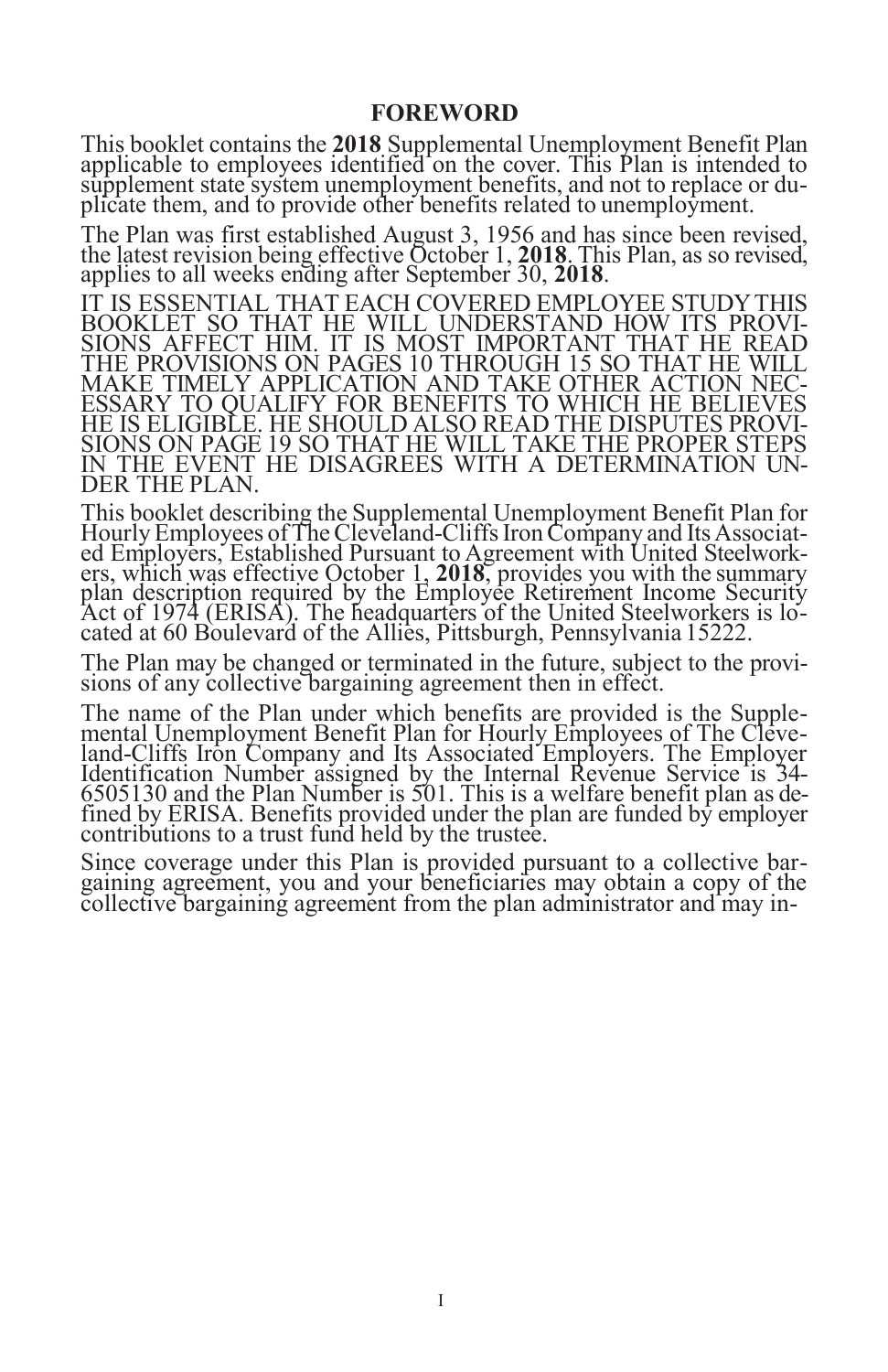spect such collective bargaining agreement in the personnel representative's office at the plant or office where you are or were employed, or at the plan administrator's office.

As a participant in the Plan you are entitled to certain rights and protections under ERISA. ERISA provides that all plan participants shall be entitled to:

- **(i)** Examine, without charge, at the plan administrator's office or at the personnel representative's office at the plant or office where you work, all plan documents, including collective bargaining agreements and copies of all documents filed by the plan with the U.S. Department of Labor, such as detailed annual reports and Plan descriptions.
- **(ii)** Obtain copies of all Plan documents and other plan information upon written request to the plan administrator. The administrator may make a reasonable charge for the copies.
- **(iii)** Receive a summary of the plan's annual financial report. The plan administrator is required by law to furnish each participant with a copy of this summary annual report.

In addition to creating rights for Plan participants, ERISA imposes duties upon the people who are responsible for the operation of the employee benefit plan. The people who operate your Plan, called "fiduciaries" of the Plan, have a duty to do so prudently and in the interest of you and other Plan participants and beneficiaries. No one, including your employer, your union, or any other person, may fire you or otherwise discriminate against you in any way to prevent you from obtaining a benefit under the SUB Plan or exercising your rights under ERISA. If your claim for a benefit under the SUB Plan is denied in whole or in part you must receive a written explanation of the reason for the denial. You have the right to appeal this denial in accordance with the provisions outlined in Section 5.

Under ERISA, there are steps you can take to enforce the above rights. For instance, if you request materials from the plan and do not receive them within 30 days, you may file suit in a federal court. In such a case, the court may require the plan administrator to provide the materials and pay you up to \$100 a day until you receive the materials, unless the materials were not sent because of reasons beyond the control of the administrator. If you have a claim for benefits which is denied or ignored, in whole or in part,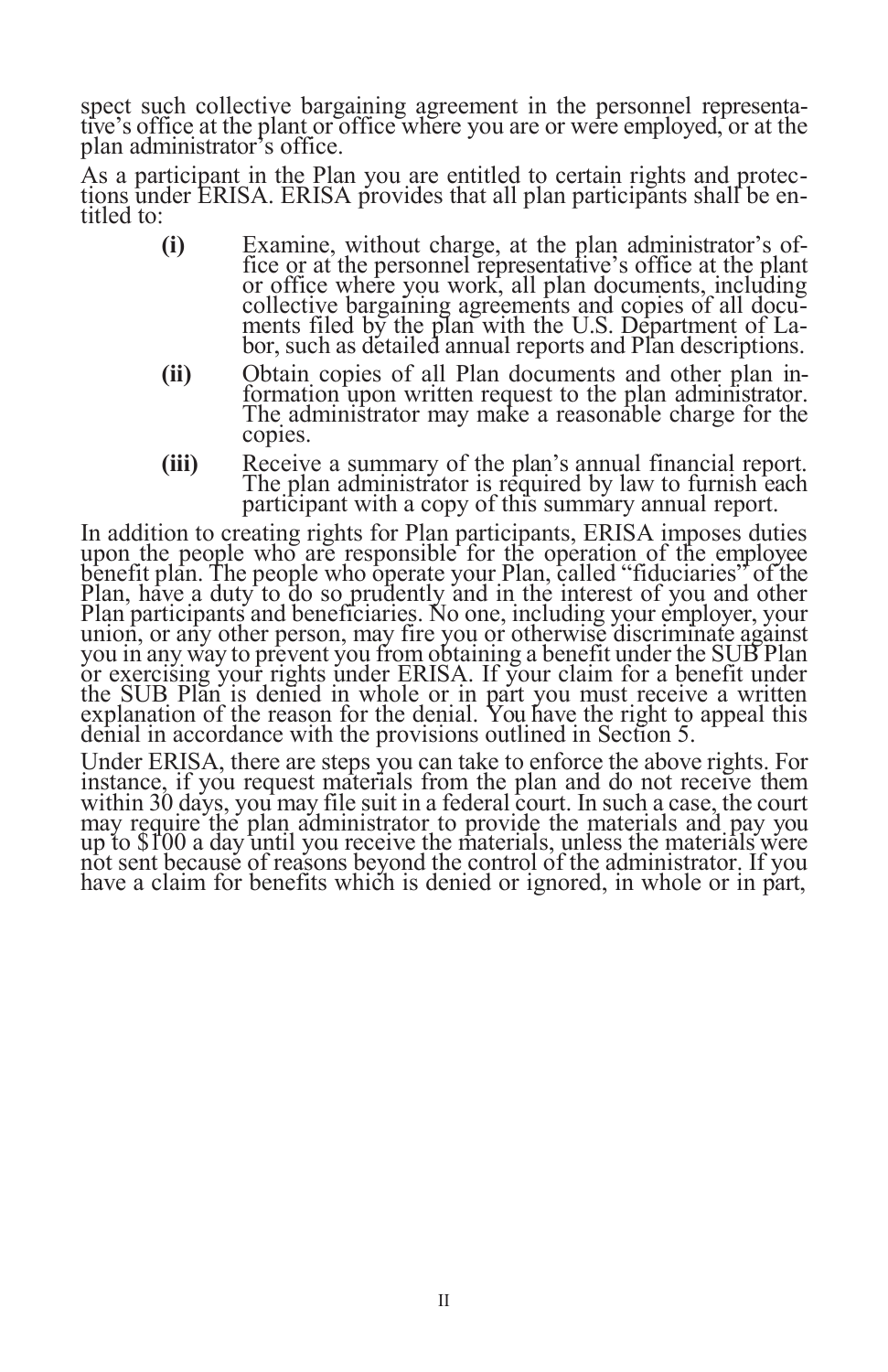you may file suit in a state or federal court. If it should happen that plan fiduciaries misuse the plan's money, or if you are discriminated against for asserting your rights, you may seek assistance from the U.S. Department of Labor, or you may file suit in a federal court. The court will decide who should pay court costs and legal fees. If you are successful the court may order the person you have sued to pay these costs and fees. If you lose, the court may order you to pay these costs and fees, for example, if it finds your claim is frivolous. If you have any questions about your Plan, you should contact the plan administrator. If you have any questions about this statement or about your rights under ERISA, you should contact the nearest Area Office of the U.S. Labor-Management Services Administration, Department of Labor.

The Cleveland-Cliffs Iron Company, 200 Public Square, Suite 3300, Cleveland, Ohio 44114, is the plan administrator, under the Plan. The telephone number for the plan administrator is 216-694-5700. The Trustee is the SEI Private Trust Company, located at One Freedom Valley Drive, Oaks, Pennsylvania 19456. The agent for service of legal process is General Counsel, The Cleveland-Cliffs Iron Company, 200 Public Square, Suite 3300, Cleveland, Ohio 44114.

All the benefits of the Plan are provided without cost to you. Such benefits and cost of administering the Plan are paid by The Cleveland-Cliffs Iron Company and Its Associated Employers. Records of the Plan are kept on a calendar year basis.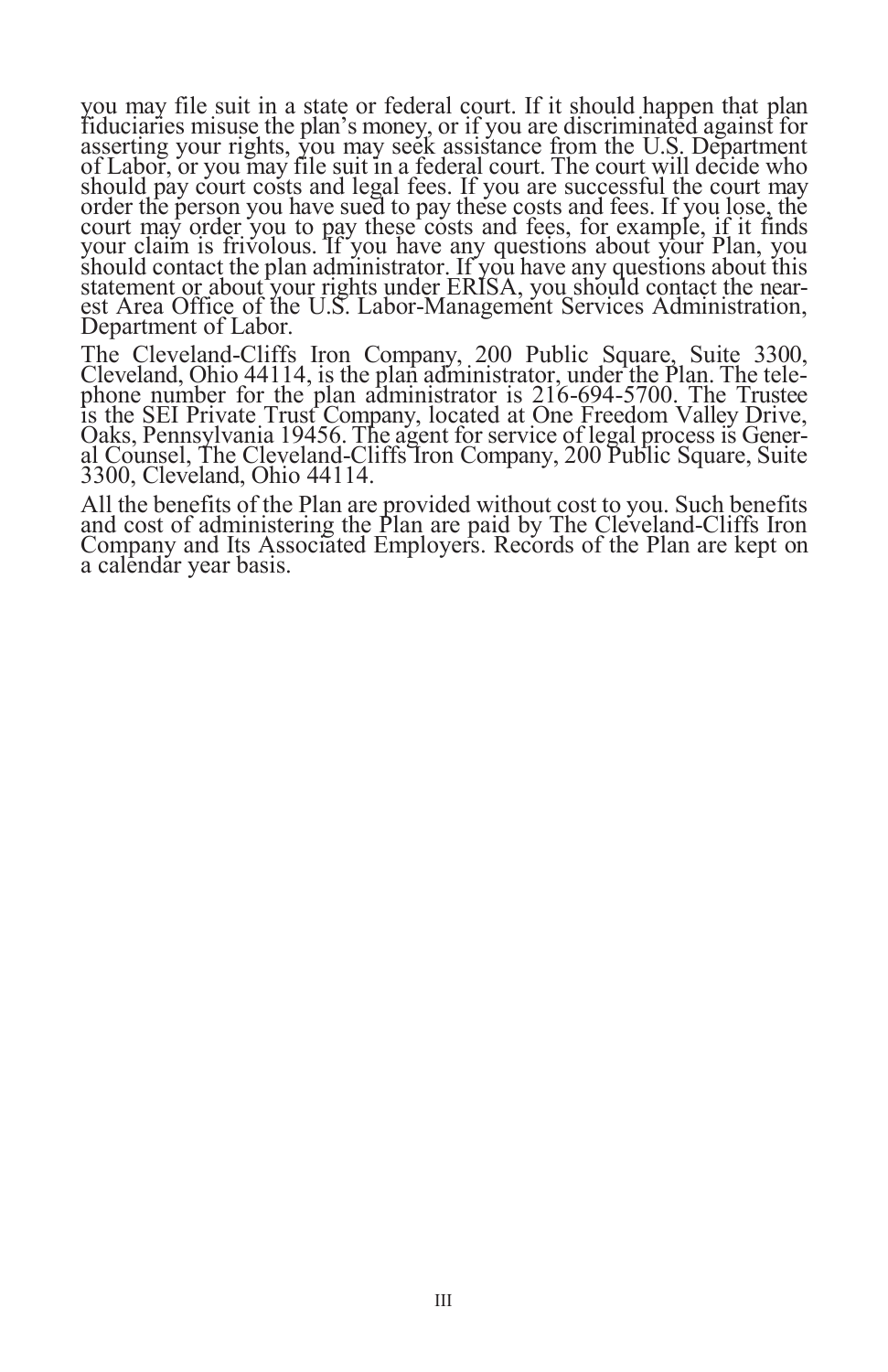# **TABLE OF CONTENTS**

# **2018 SUPPLEMENTAL UNEMPLOYMENT BENEFIT PLAN**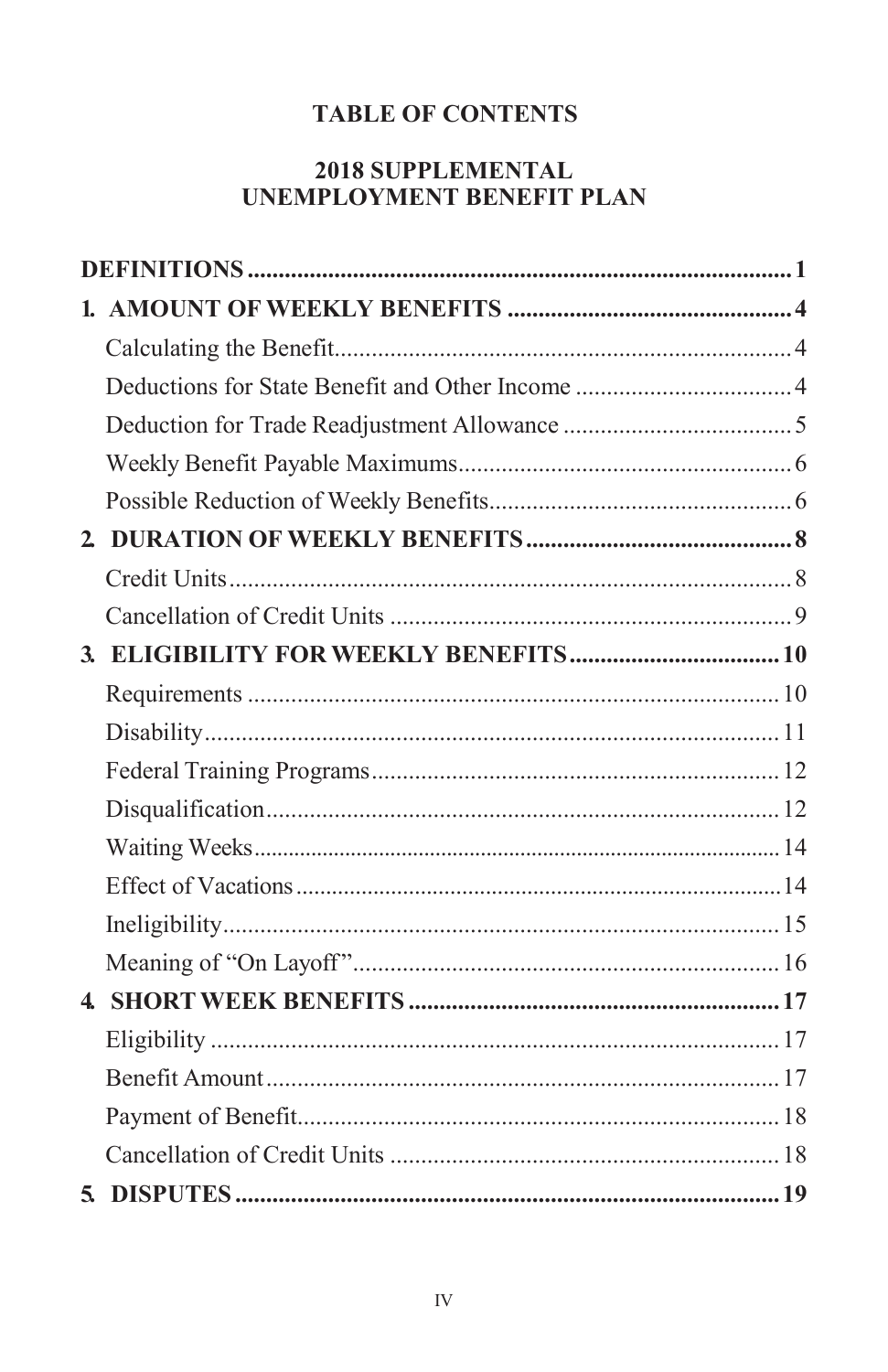| 7. |  |
|----|--|
|    |  |
|    |  |
|    |  |
|    |  |
|    |  |
|    |  |
|    |  |
|    |  |
|    |  |
|    |  |
|    |  |
|    |  |
|    |  |
|    |  |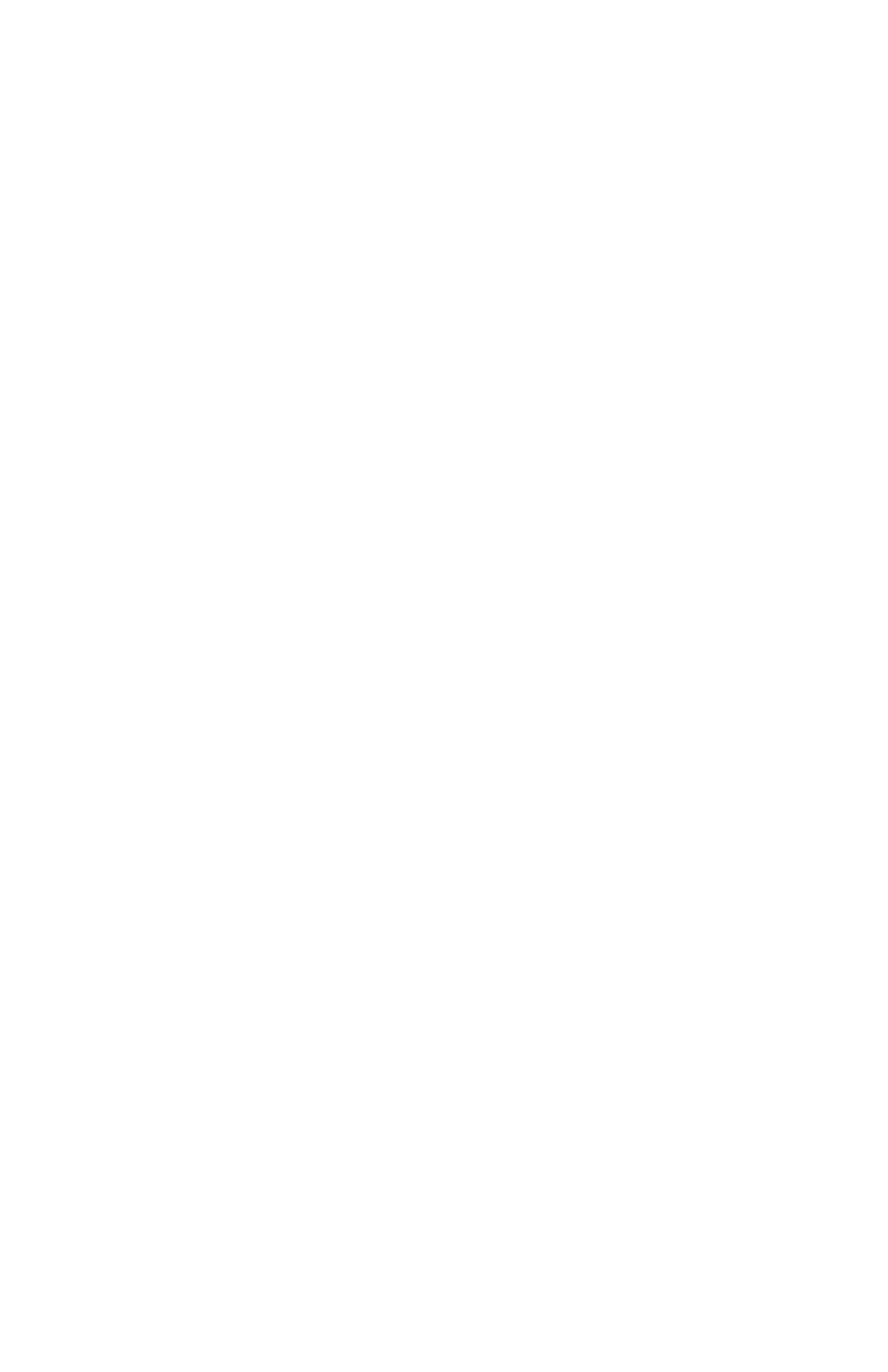#### **DEFINITIONS**

#### **DEFINITIONS**

<span id="page-8-0"></span>When used in this Plan or any agreement relating thereto, the following terms are intended to have the meanings set forth below:

**"Benefit":** Unless qualified in the text, a Weekly Benefit, Short Week Benefit or relocation allowance.

**"Benefit year":** The period used in the applicable state system in connection with establishing the amount and duration of state unemployment benefits, usually also called a "benefit year" under the state system. If no such period is in effect, another period will be used for purposes of the Plan. In the case of an employee who during a continuous layoff ends a state benefit year and cannot start a new one, his existing benefit year shall be extended until he is able to start such new state benefit year or returns to work.

**"Company Program of Insurance Benefits":** Any program providing insurance coverage for employees as to which the Company contributes all or some portion of the cost.

**"Company":** The Company named on the cover of this booklet, or any subsidiary or associated employer having employees who are covered by the Plan.

**"Continuous service":** The continuous service of an employee as determined for pension purposes under the Company's pension plan applicable to such employee.

**"Dependent":** Any person, other than the employee, but including his or her spouse, for whom the employee is entitled to claim an exemption under the federal Internal Revenue Code or similar law, for federal income tax purposes.

**"Fund":** The SUB Plan trust fund.

**"Income Security Contribution":** The Income Security Contribution shall be 25 cents per Contributory Hour.

**"Other compensation":** Any compensation received by the employee as wages or other remuneration from any employer or from self-employment.

**"Part-time employee":** An employee who regularly, for his own convenience, is not available for full-time employment.

**"Plan":** The **2018** Supplemental Unemployment Benefit Plan set forth in this booklet.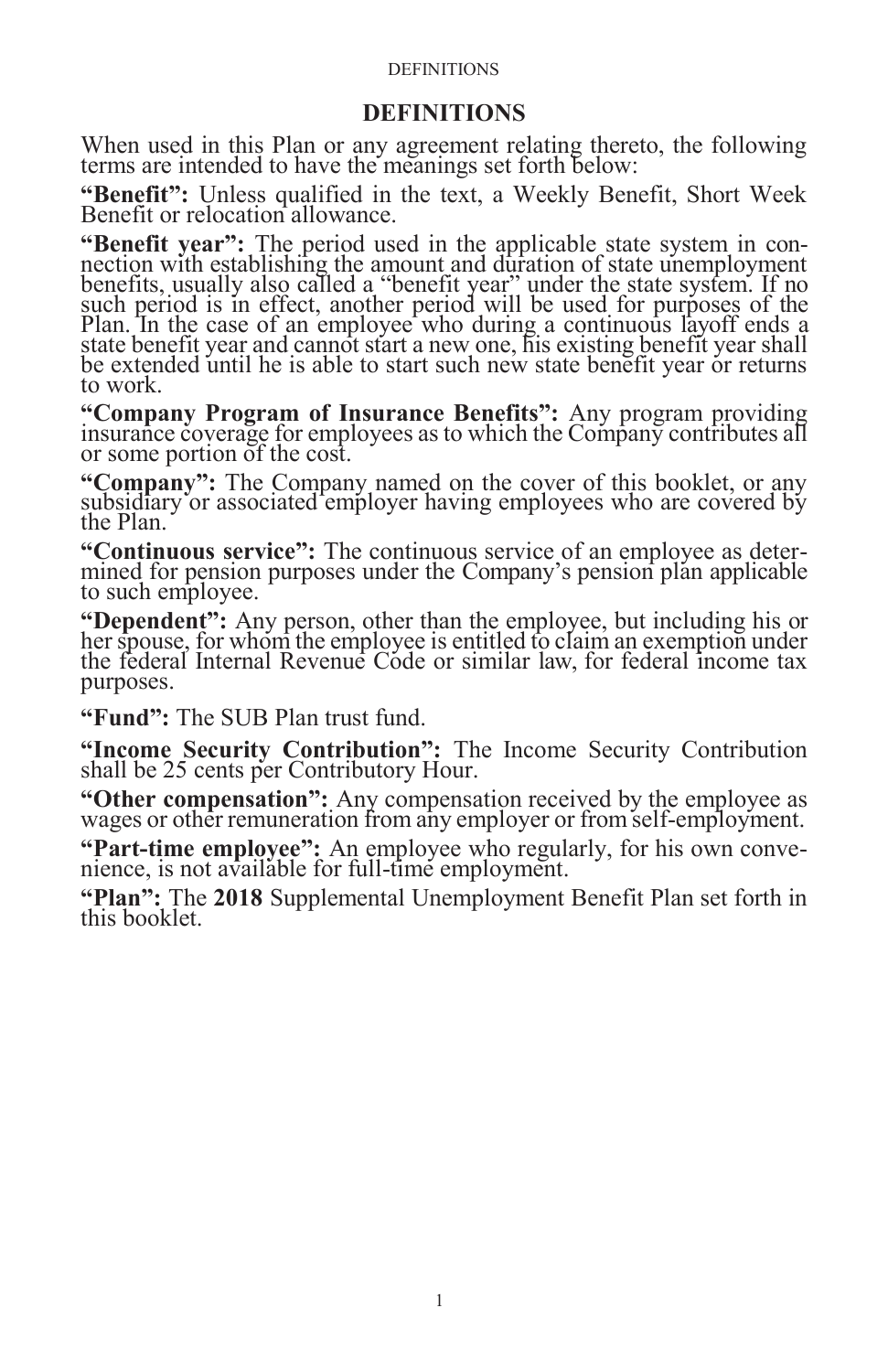#### **DEFINITIONS**

**"Prior Plan":** The Supplemental Unemployment Benefit Plan in effect prior to October 1, **2018**.

**"Short Week Benefit":** The amount of benefit payable to an employee for a week during which he works some, but less than 32, hours for the Company.

**"State system":** Any system or program, now in effect or hereafter established by or pursuant to any federal or state law or laws, for paying benefits to persons on account of their unemployment, under which the eligibility of a person for benefit payments is not determined by application of a means test. It is usually referred to as the state unemployment compensation system, but it may be a federal program such as that established under the Manpower Development and Training Act.

**"State unemployment benefit":** A benefit payable under a state system.

**"Trade Readjustment Allowance":** A benefit payable pursuant to Title 11 of the Trade Act of 1974.

**"Week":** The period used for determining state unemployment benefits under the applicable state system, or, where no such period is established, an equivalent period used to determined eligibility for and the amount of a Weekly Benefit, unless it is clear in this Plan that it is intended to refer to a calendar week. With respect to Short Week Benefits and the determination of credit units, "week" means the payroll week.

**"Weekly Benefit":** The amount of supplemental unemployment benefit payable under the Plan for a week of layoff.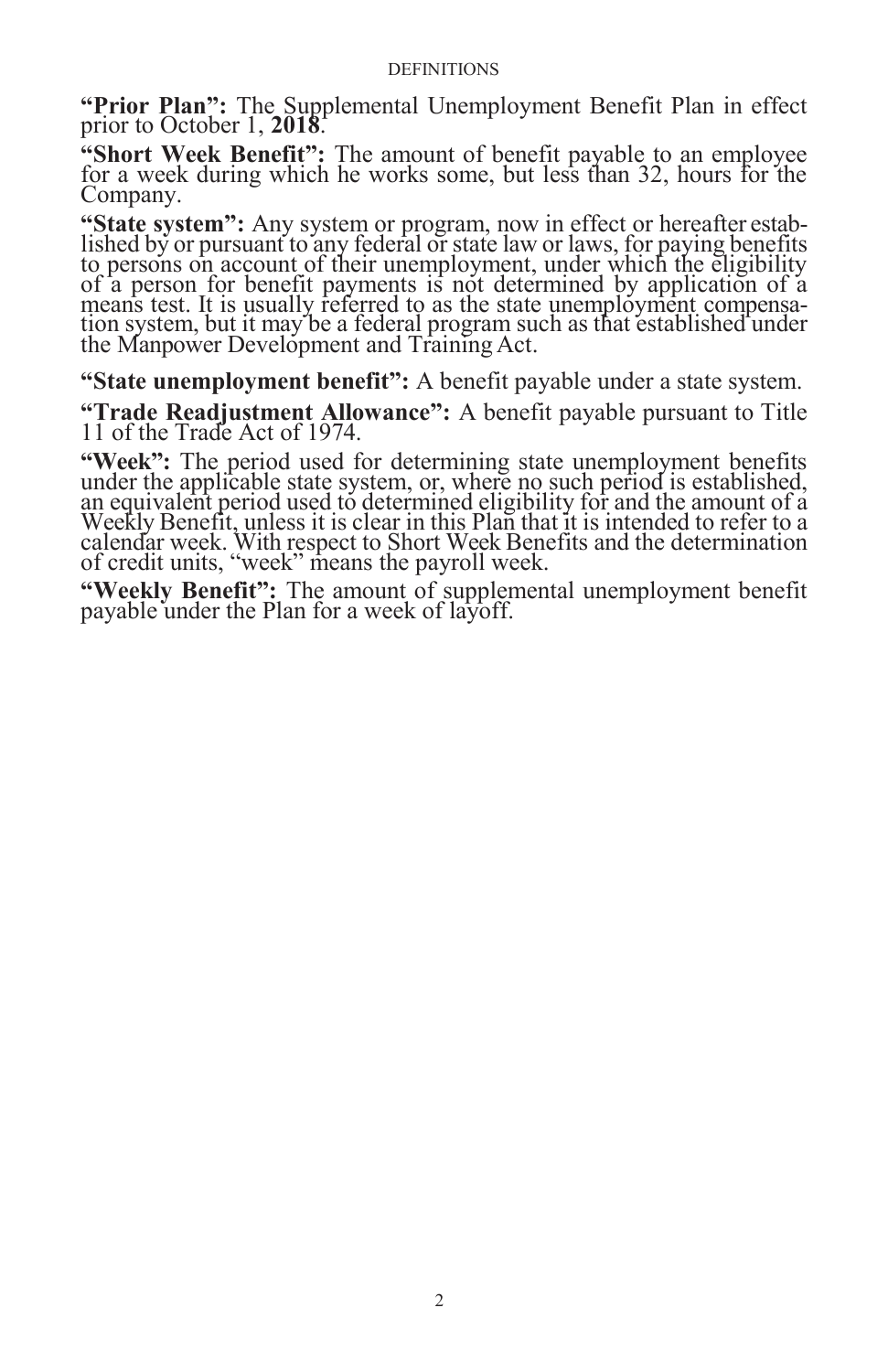## **2018 SUPPLEMENTAL UNEMPLOYMENT BENEFIT PLAN**

This Plan is designed to provide a covered employee who becomes wholly or partially unemployed Weekly Benefits to provide income while he is on layoff and Short Week Benefits for any week in which he works some, but less than 32, hours for the Company. Relocation allowances are also provided for certain changes of residence required to enable laid-off employees to accept job opportunities with the Company.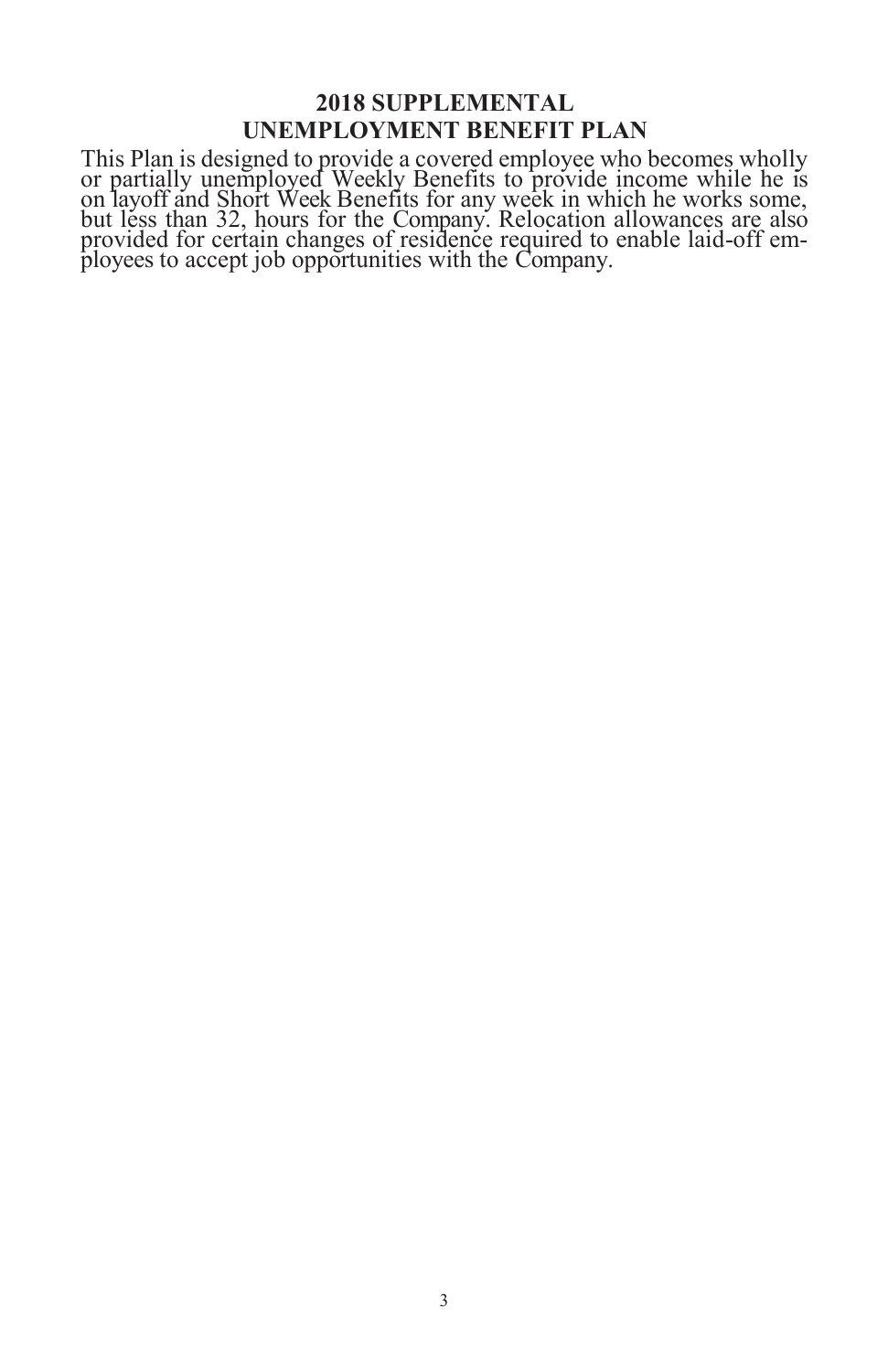# **1. AMOUNT OF WEEKLYBENEFITS**

# **Calculating the Benefit**

- **1.0** The Weekly Benefit provided for a week of layoff is 26 times the employee's average straight-time hourly earnings plus \$10.00 for each of not more than four dependents, subject to:
	- a. The deductions set forth in 1.3 and 1.4,
	- b. The maximums set forth in 1.5, and
	- c. Possible reduction as provided in 1.6.
- **1.1** The term "average straight-time hourly earnings" for the purposes of the Plan means the hourly earnings which would apply if the first week for which a Weekly Benefit is payable in the benefit year were a week of vacation, such earnings to be adjusted to exclude the effect of overtime and Sunday premiums. Payments under an Earnings Protection Plan are also excluded pursuant to a provision of that Plan. Such hourly earnings shall not be changed during a benefit year except to reflect the effect of any intervening general wage change.
- **1.2** The adjustment for any general wage change shall, at the option of the Company, be made on the basis of the percentage relationship of the increase for the average job classification to the average straight-time earnings for the employees covered by the Plan or by determining average straight-time earnings on the basis of the hourly earnings which would apply if the first full week to which the general wage increase applied were a week of vacation. The method selected shall be applied consistently for all general wage increases and shall be applied uniformly to all employees covered by the Plan.

### <span id="page-11-0"></span>**Deductions for State Benefit and Other Income**

**1.3** a. For a week for which the employee receives a state unemployment benefit, there is deducted from the amount determined under 1.0, the maximum amount of state unemployment benefit, including any dependency allowance, to which the employee would be entitled for the week irrespective of any reduction because of receipt of other compensation, recovery of an overpayment or other reason. For purposes of this paragraph, anemployee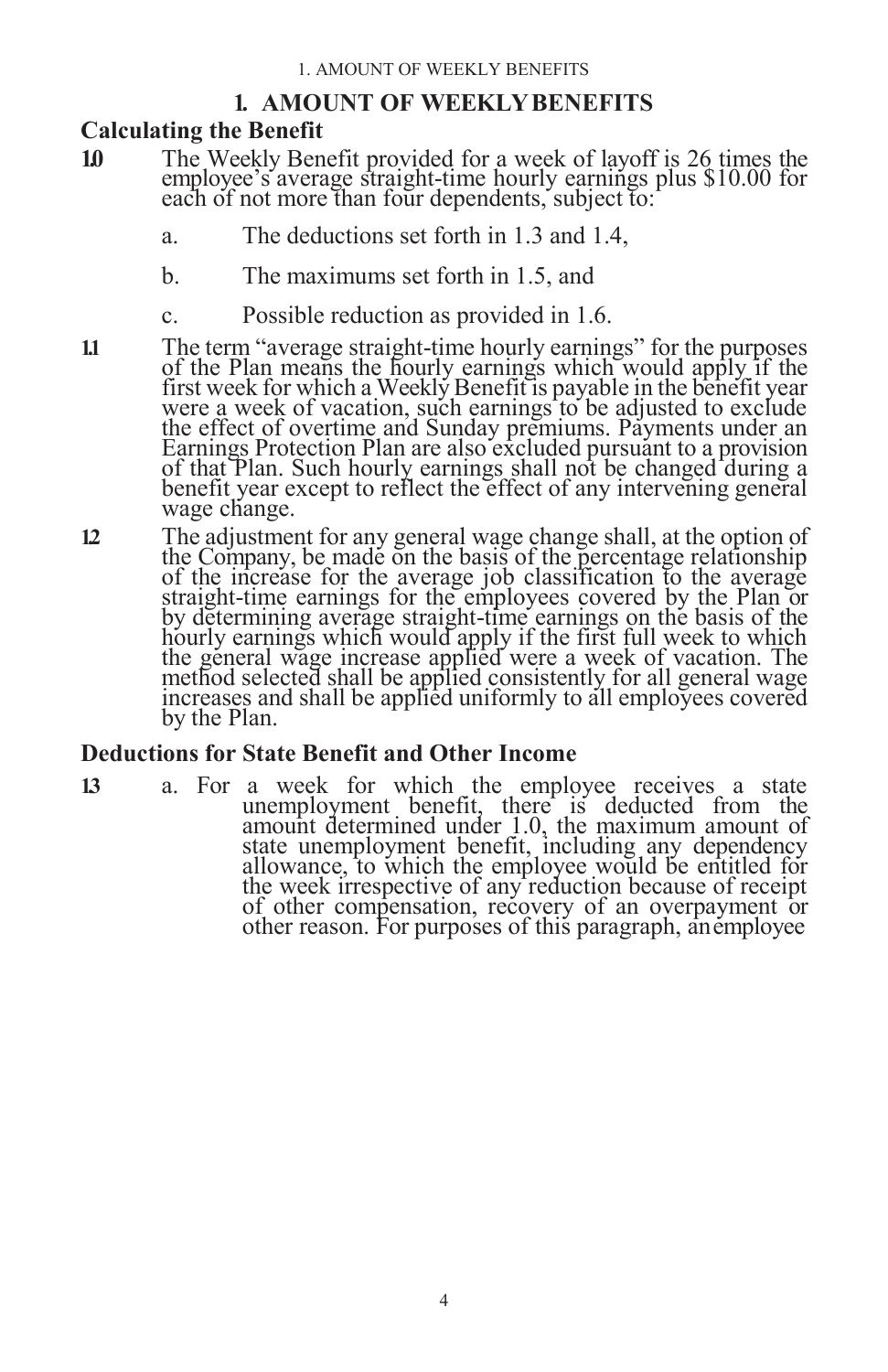#### 1. AMOUNT OF WEEKLY BENEFITS

shall be deemed to have received a state unemployment benefit if he fails to receive such benefit solely because the state is withholding the benefit to recoup an overpayment. Likewise, an employee who has exhausted his state unemployment benefits shall be deemed to have received a state unemployment benefit for a number of weeks equal to the number of weeks in the same benefit year as to which he had earlier received a state unemployment benefit but did not receive a Weekly Benefit solely because he did not apply for or confirm an application for such Weekly Benefit.

b. For a week for which the employee has other compensation and fails to receive a state unemployment benefit solely for one or more of the reasons set forth in 3.0 b., there is deducted from the amount determined under 1.0 the amount of such other compensation for the week in excess of the amount which would have been disregarded in determining the amount of state unemployment benefit had the employee been entitled to receive a state unemployment benefit for that week.

#### <span id="page-12-0"></span>**Deduction for Trade Readjustment Allowance**

- 14 a. For any week for which an employee receives both a Trade Readjustment Allowance and another state unemployment benefit, the amount of Trade Readjustment Allowance shall not be deducted as a state unemployment benefit under 1.3, and the amount of the Weekly Benefit payable under the Plan for such week shall, therefore, be the same as if the employee had not received a Trade Readjustment Allowance for such week.
	- b. For any week for which an employee receives a Trade Readjustment Allowance and does not receive another state unemployment benefit, the deduction of the Trade Readjustment Allowance as a state unemployment benefit under 1.3 shall be limited to the amount of such allowance which is equal to the maximum amount of state unemployment benefit, including any dependency allowance, to which the employee would be entitled for a week of total unemployment assuming he otherwise qualifies for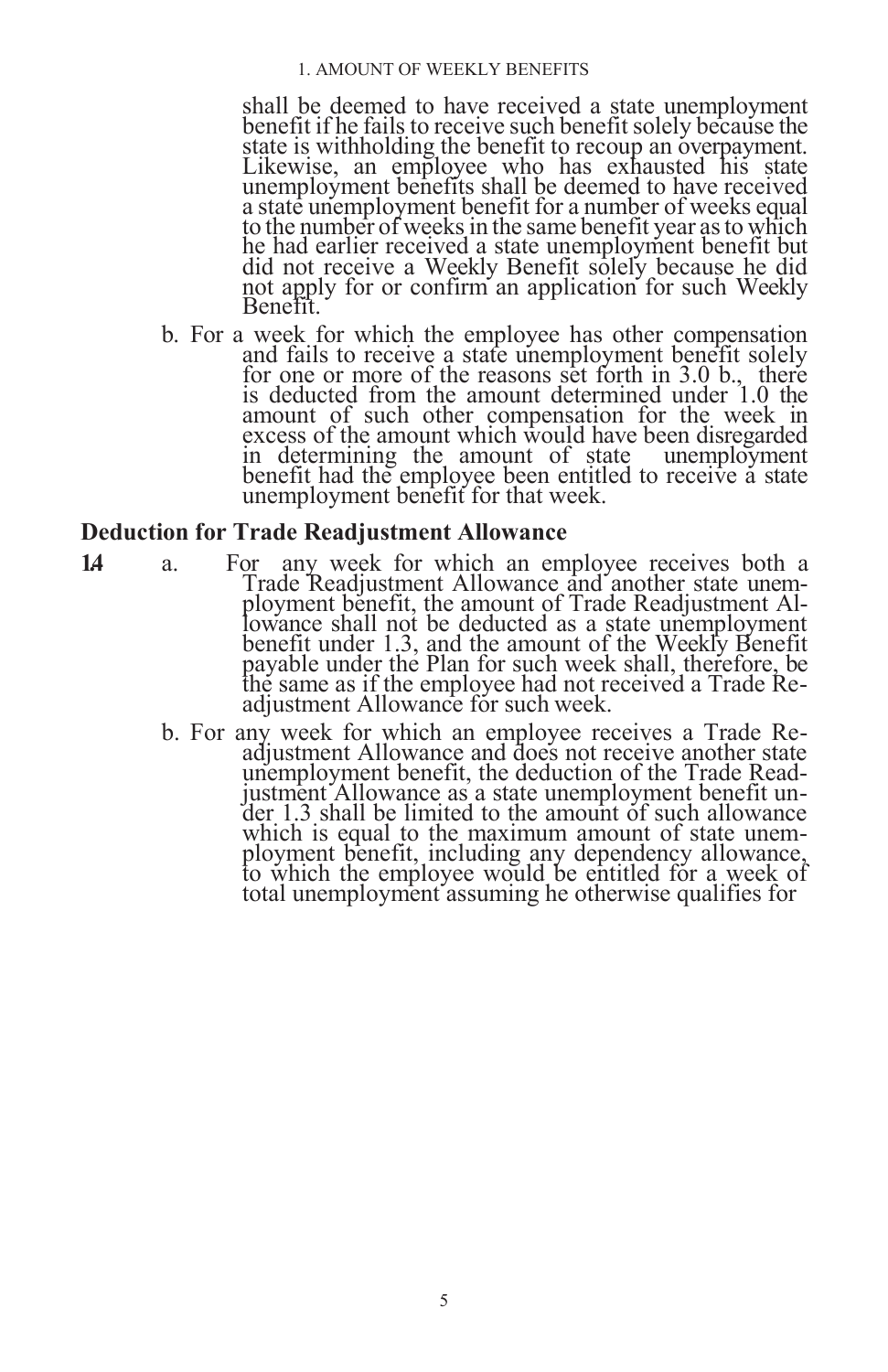the benefit in all respects.

#### <span id="page-13-0"></span>**Weekly Benefit Payable Maximums**

**1.5** The Weekly Benefit the employee will receive is (unless 1.6 applies) the amount determined by the steps described in 1.0 through

1.4 or one of the following maximums, if lower:

a. For any week for which he receives a state unemployment benefit, the maximum is determined from the following schedule:

> Maximum Benefit (Plus \$10.00 for Each Dependent Up To Four)

### **\$550.00**

These maximums shall also apply to any week for which the only reason for an employee's not receiving a state unemployment benefit is the amount of other compensation he is receiving or because he had earlier received state unemployment benefits in the same benefit year for weeks as to which he was not eligible to receive Weekly or Short Week Benefits.

b. For all other weeks the maximum is determined from the following schedule:

> Maximum Benefit (Plus \$10.00 for Each Dependent Up To Four) **\$365.00**

# <span id="page-13-1"></span>**Possible Reduction ofWeekly Benefits**

16 a. A percentage figure representing the Financial Position of the Plan will be calculated for each month, as described in 6.4 b, and will determine whether the Weekly Benefits for each week ending in the month are to be reduced. For any month when this percentage is 35% or higher, the Weekly Benefit will be paid in the amount determined by 1.0 through 1.5. When it falls below 35%, the Weekly Benefit will be reduced to the percentage of such amount indicated in the following table:

**When the Financial Position Is: The Percentage Is:**

|  | $25\%$ or more but less than $35\%$ |  | $60\%$ |
|--|-------------------------------------|--|--------|
|  | 15% or more but less than 25%       |  | $30\%$ |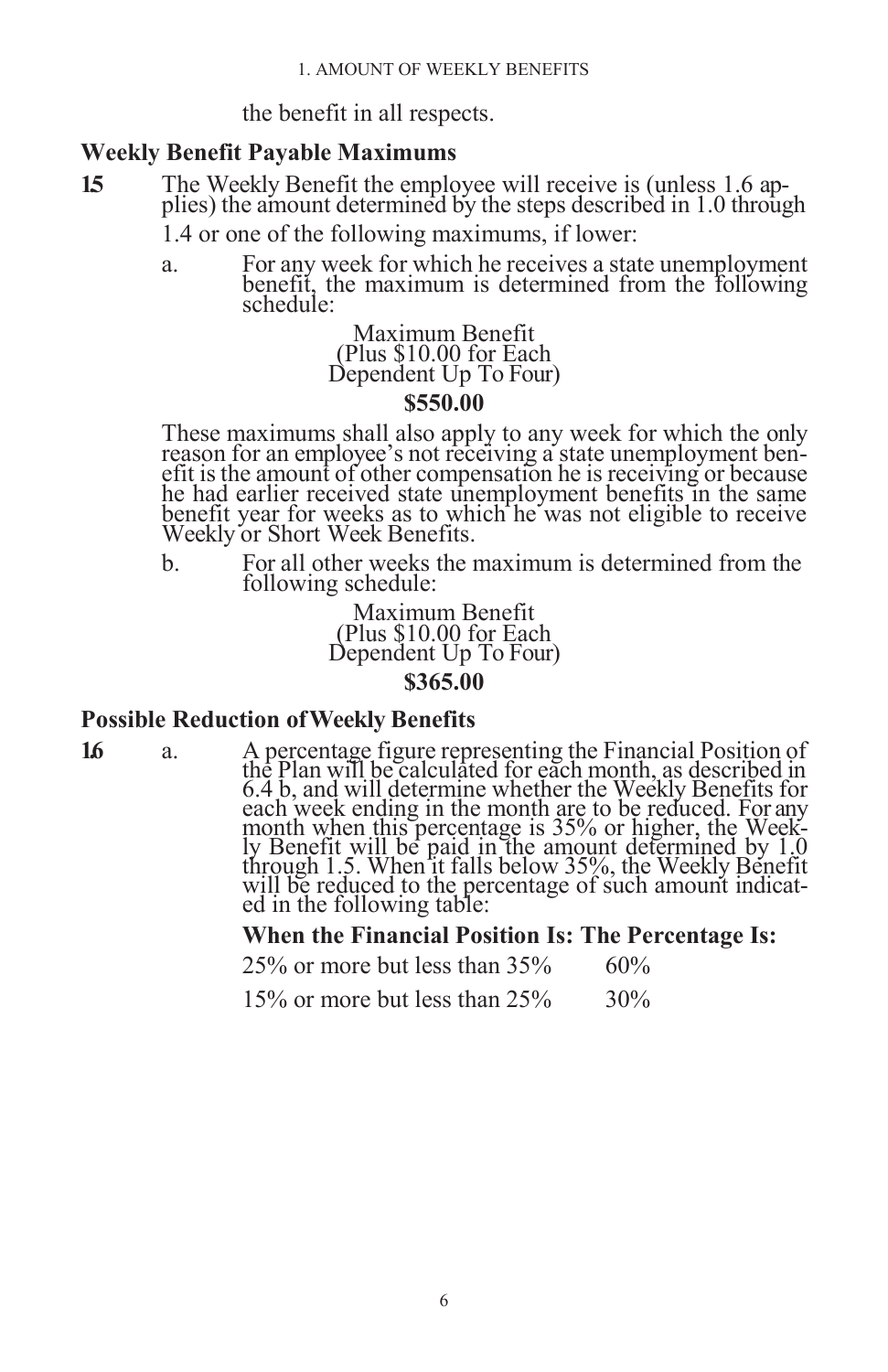When the Financial Position of the Plan is less than 15%, no Weekly Benefits will be paid.

b. Notwithstanding a. above, Weekly Benefits shall not be reduced or eliminated for an employee who shall have had at least 20 years of continuous service as of the last day worked.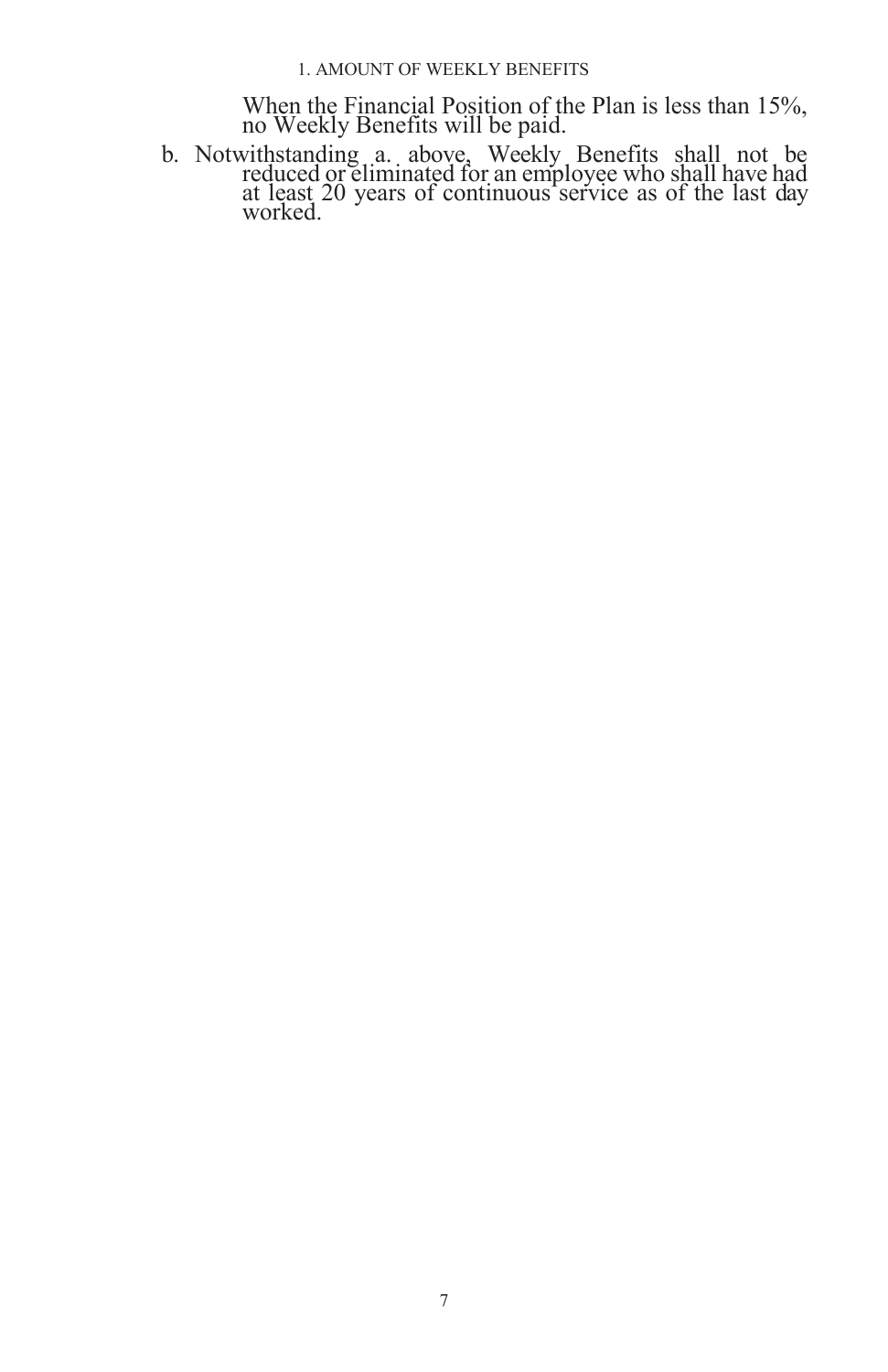# **2. DURATION OF WEEKLY BENEFITS**

# <span id="page-15-1"></span><span id="page-15-0"></span>**Credit Units**

- **2.0** The number of weeks for which an employee may receive Weekly Benefits depends on his number of credit units.
	- a. An employee will be credited with the balance of his credit units as of September 30, **2018**, under the Prior Plan, plus one-half a credit unit for each week thereafter in which he has any of the following hours:
		- (1) Hours worked for the Company.
		- (2) Hours not worked but for which he is paid, such as vacation hours or hours for which he received jury allowance.
		- (3) Hours not worked and not paid for but which were lost because:
			- (a) He was performing his duties as a member of the Grievance Committee, or President, Vice-President, Recording Secretary, Financial Secretary and/or Treasurer of a Local of the Union which is his collective bargaining representative, or
			- (b) He was absent because of disability for which benefits are payable under a Workers' Compensation or Occupational Disease law or the Company Program of Insurance Benefits.
	- b. Each employee shall be credited with an additional 52 credit units as of the date he attains 20 years of continuous service if he is actively at work as of such date or as of the date he returns to work if he is not actively at work on the date he attains 20 years of continuous service.

However, an employee with less than 20 years of continuous service will not receive credit for weeks occurring when he has 52 credit units, which is the maximum number he may have, and an employee with 20 or more years of continuous service will not receive credit for weeks occurring when he has 104 credit units which is the maximum number he may have.

In addition, an employee may under certain circumstances be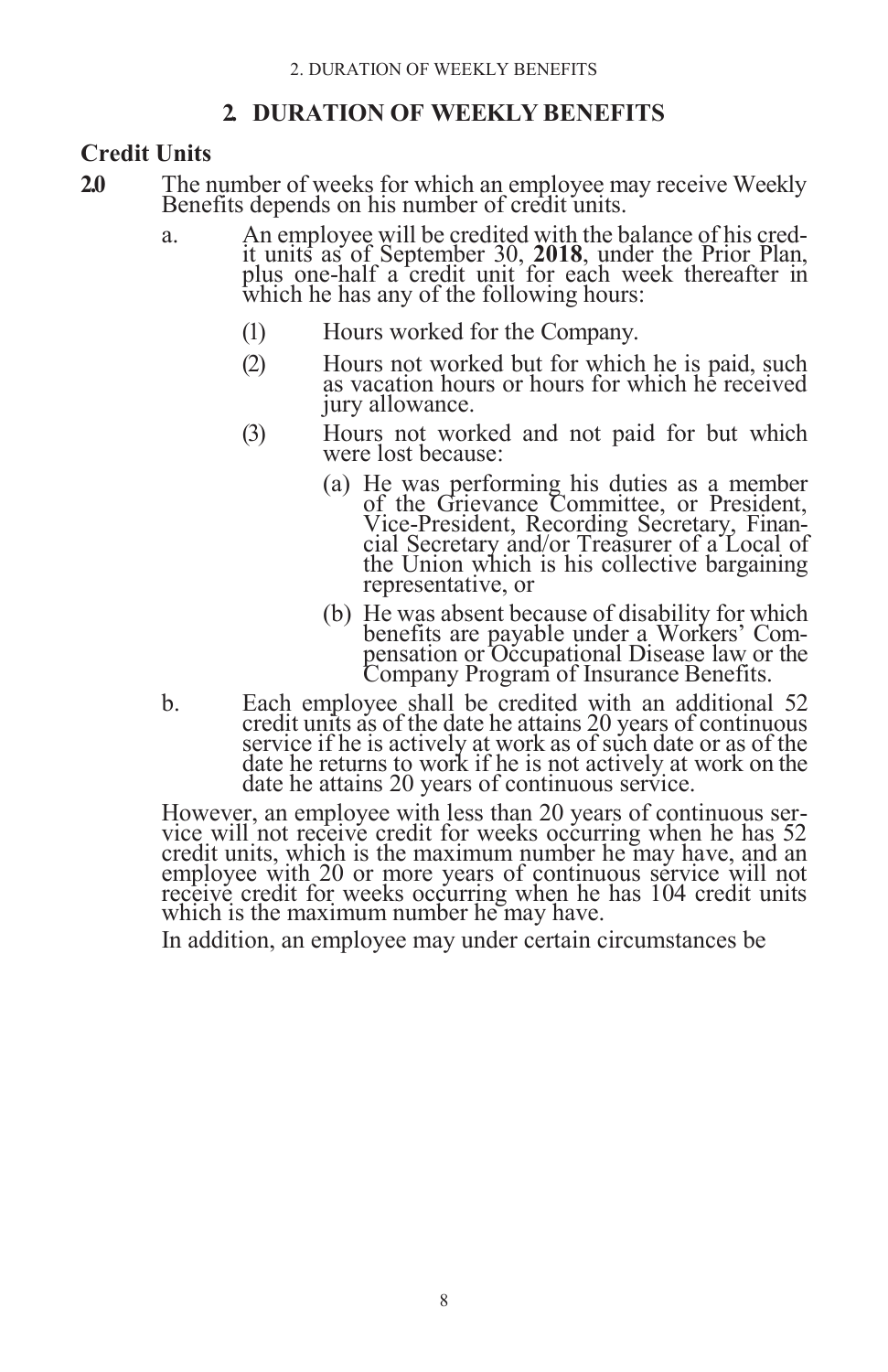granted additional credit units pursuant to Section IV of Appendix A of the Company's pension plan applicable to him.

# <span id="page-16-0"></span>**Cancellation of Credit Units**

- **2.1** *An employee cannot receive any* Weekly Benefit unless he has one or some fraction of a credit unit. If he has less than required to be cancelled as described in 2.2, he will receive a reduced benefit in proportion to his credit unit balance.
- **2.2** Normally one credit unit is cancelled for each Weekly Benefit paid. However, if a Weekly Benefit is reduced because of the receipt of other compensation (other than from the Company) only one-half credit unit will be cancelled for that Weekly Benefit.
- **2.3** If an employee willfully falsifies, or willfully withholds, any records or other data on which his Weekly Benefit payments are based, the Company may cancel any or all of his credit units.
- **2.4** Credit units will be cancelled whenever an employee incurs a break in continuous service. He will, thereafter, not be entitled to coverage by, or benefits from, the Plan. However, any individual whose break in continuous service is removed shall have restored any credit units cancelled as a result of such break.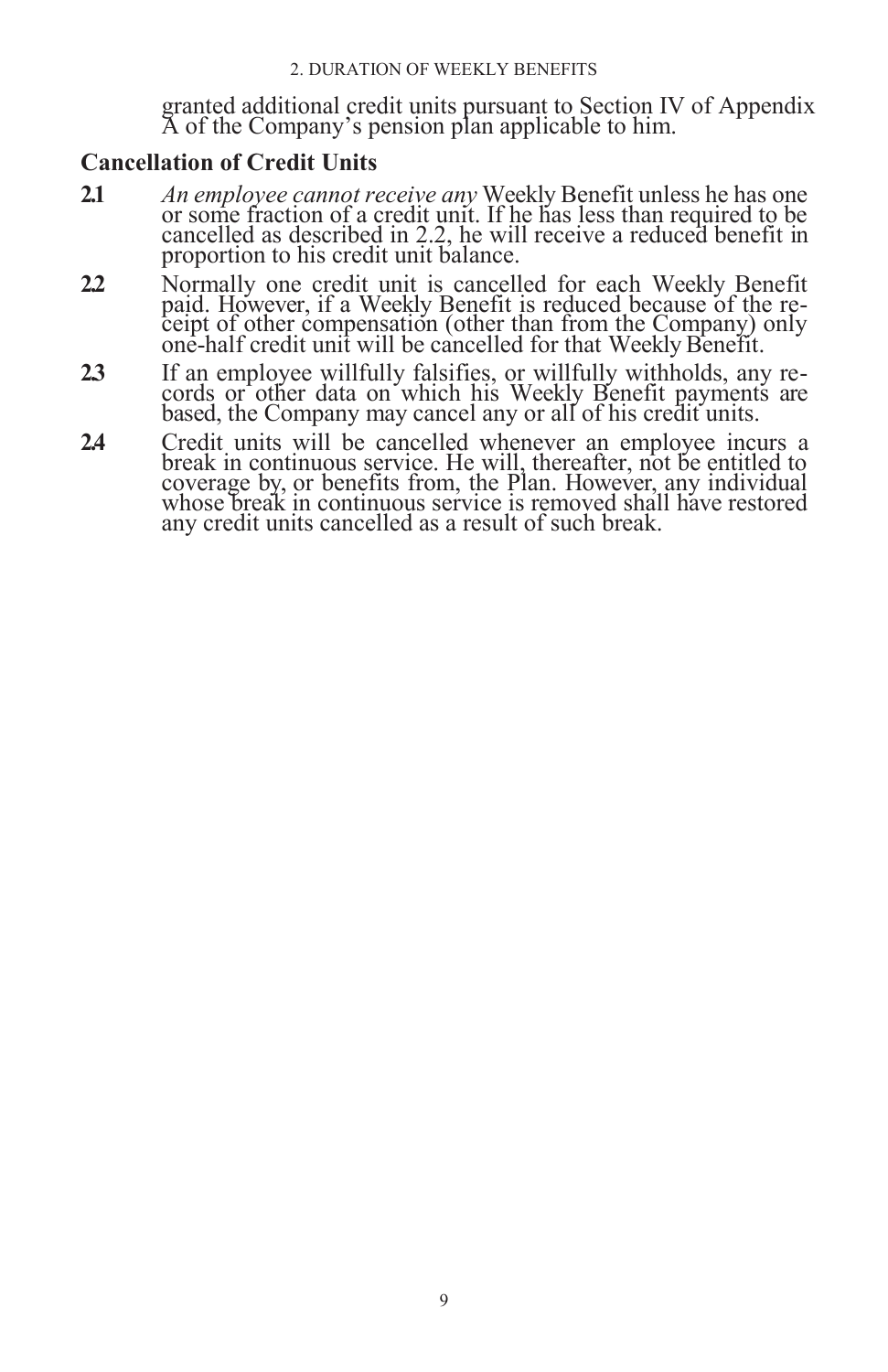# **3. ELIGIBILITY FOR WEEKLYBENEFITS**

# **Requirements**

- **3.0** In order to be eligible for a Weekly Benefit, an employee must be on a layoff (as defined in 3.11) which occurred in a reduction in force or as a result of the permanent shutdown of a plant, department or subdivision thereof; he must have completed two years of continuous service prior to his layoff; and he must:
	- a. Report and apply in person in the week for which he is claiming a Weekly Benefit at a time and place designated by the Company (except as this requirement is modified by agreement between the International Union and the Company to accommodate special circumstances present at a given location). The place at which reporting and applying are required will be at or near the location where the employee was last employed. If such place is an unreasonable distance from the employee's residence, or if he leaves the area to seek work, the Company shall, upon request of the employee in person, grant permission to report at another Company location where an adequate office for such reporting is maintained. If no such office is within reasonable distance, the Company shall, upon request of the employee in person, grant permission to report and apply by mail. An employee applying for a Weekly Benefit pursuant to 3.1 may report and apply by mail. The necessary forms and instructions for making SUB applications by mail shall be supplied by the Company to the employee at the time his request for mail reporting is granted.
	- b. Receive a state unemployment benefit for the week. However, this requirement will not apply if he fails to receive that benefit only for one or more of the following reasons:
		- (1) He has exhausted his state unemployment benefits.
		- (2) He has other compensation in an amount which disqualifies him for a state unemployment benefit.
		- (3) He has not had sufficient employment to be covered under the state system.
		- (4) He is unable to work by reason of disability. (See 3.1.)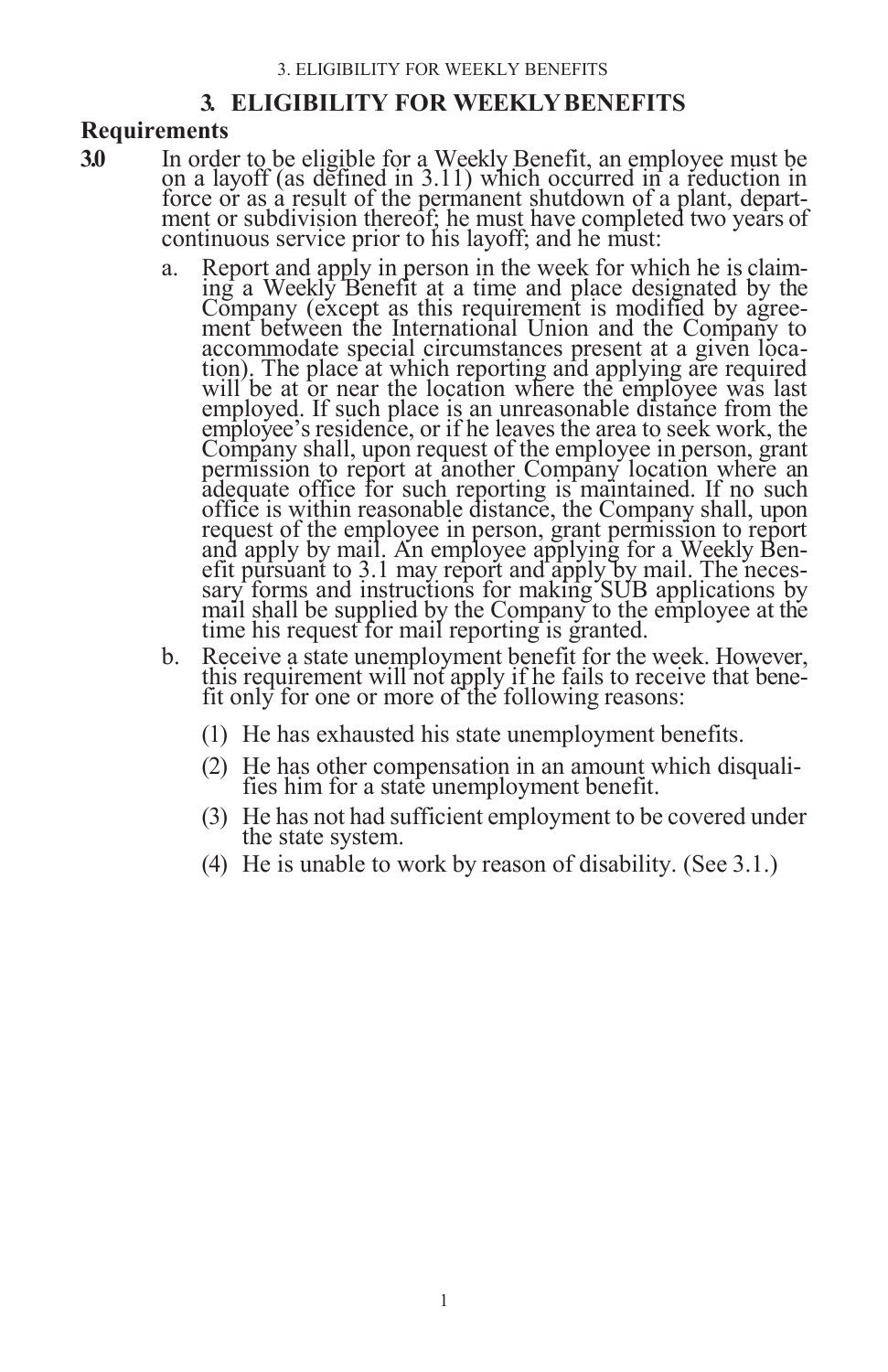- (5) He is participating in a federal training program. (See 3.4.)
- (6) He was laid off during a plant vacation shutdown and he was not entitled to vacation during the shutdown.

No employee shall receive a Weekly Benefit until he shows that he received a state unemployment benefit for the week or failed to receive such benefit for a reason set forth above. This may be done by showing a state check or by some other method, which must reasonably provide for securing such proof. Examples of such methods are described in **7.11**.

- c. Be available for work, and maintain an active registration with the state employment service. These requirements will be considered to have been met for any week for which the employee receives a state unemployment benefit.
- d. Apply for, accept and not voluntarily leave employment with other employers as specified by the Company or otherwise, if the employment is considered suitable under the state system. This requirement will be considered to have been met for any week for which the employee receives a state unemployment benefit.

# <span id="page-18-0"></span>**Disability**

- **3.1** An employee who fails to receive a state unemployment benefit because he is not physically able to work shall receive a Weekly Benefit if he is otherwise entitled and if:
	- e. He became disabled while on layoff, and
	- f. He supplies the same certification of disability as would be required for sickness and accident benefits under the Company's Program of Insurance Benefits.
- **3.2** Any disability benefit paid under or pursuant to state or federal law with respect to the period for which a Weekly Benefit is paid under 3.1 shall for the purposes of 1.3 and 1.5 be considered to be a state unemployment benefit.
- **33** An employee will not be disqualified from a Weekly Benefit on the basis that he is not "on layoff " if he is recalled from layoff and is not physically able to perform the job to which recalled.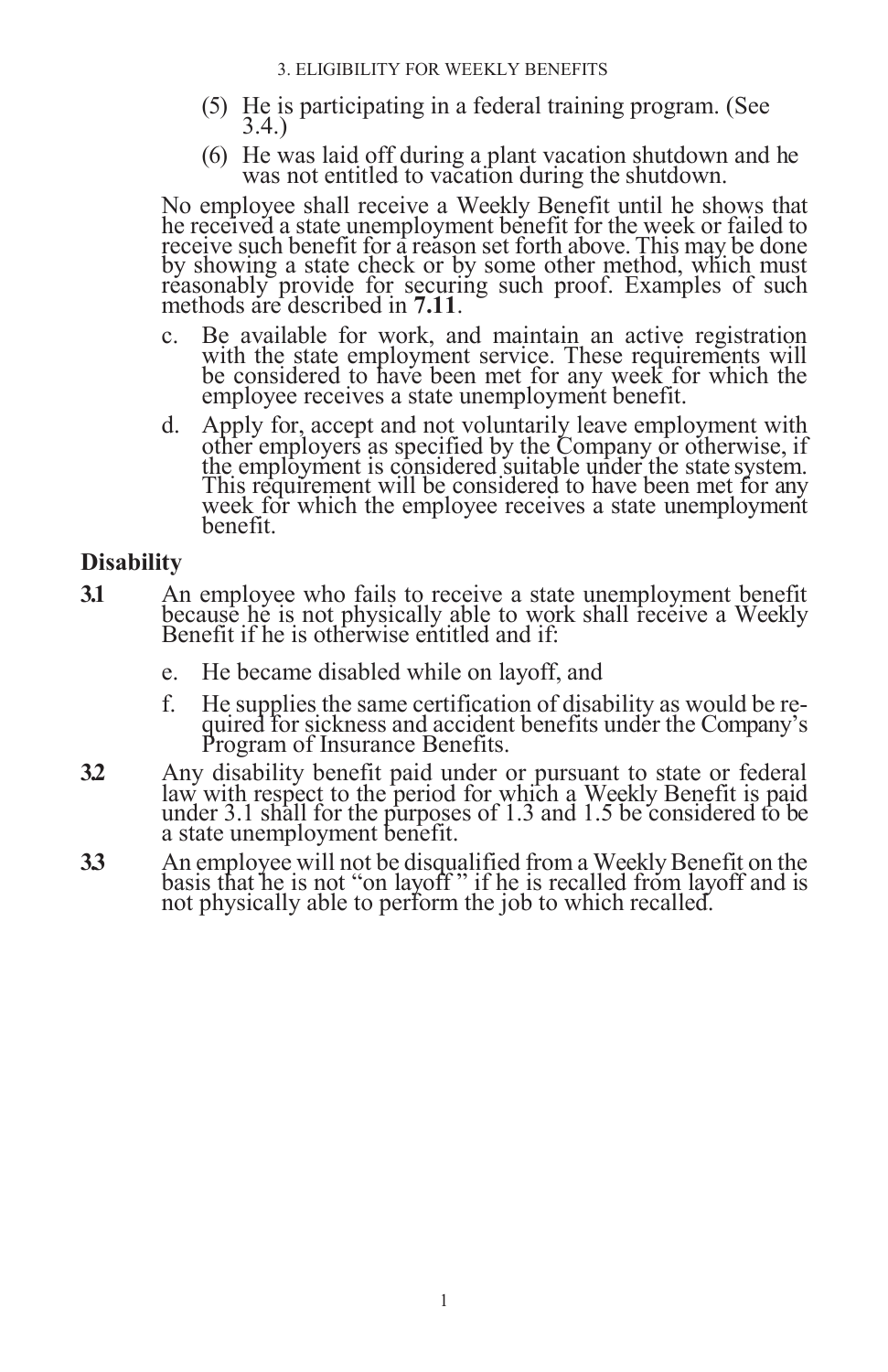# <span id="page-19-0"></span>**Federal Training Programs**

**3.4** If an employee does not receive a state unemployment benefit solely because he is participating in a training program established under or pursuant to federal law, he shall be entitled to a Weekly Benefit if otherwise eligible. In such case any income received by him under that program is a state unemployment benefit.

# <span id="page-19-1"></span>**Disqualification**

- **35** An employee will be disqualified from receiving a Weekly Benefit if:
	- a. He quit.
	- b. He was suspended or discharged.
	- c. His unemployment was a consequence of:
		- (1) any strike, slowdown, work stoppage, picketing or concerted action involving persons employed by the Company and covered by the Plan or members of a union which is the collective bargaining agent of the applicant, whether at any operation of the Company or elsewhere, or
		- (2) any strike, slowdown, work stoppage, picketing or concerted action at any operation of the Company, or of any labor dispute of any kind involving persons employed by the Company, when such action interferes with production or the ingress or egress of material or product at the operation where the layoff occurs, or
		- (3) any strike, slowdown, work stoppage, picketing or concerted action or any labor dispute of any kind involving persons employed by transportation or utility companies which directly interferes with production or the ingress or egress of material or product at the operation where the layoff occurs.
	- d. His unemployment was the result of a refusal by him to accept assignment to any work at the operation where he was employed or at any other operation of the Company if it is work which he would be required to accept under any applicable labor agreement.
- **3.6** An employee who has been credited with the additional 52 credit units provided by 2.0 b will be disqualified from receiving a Week-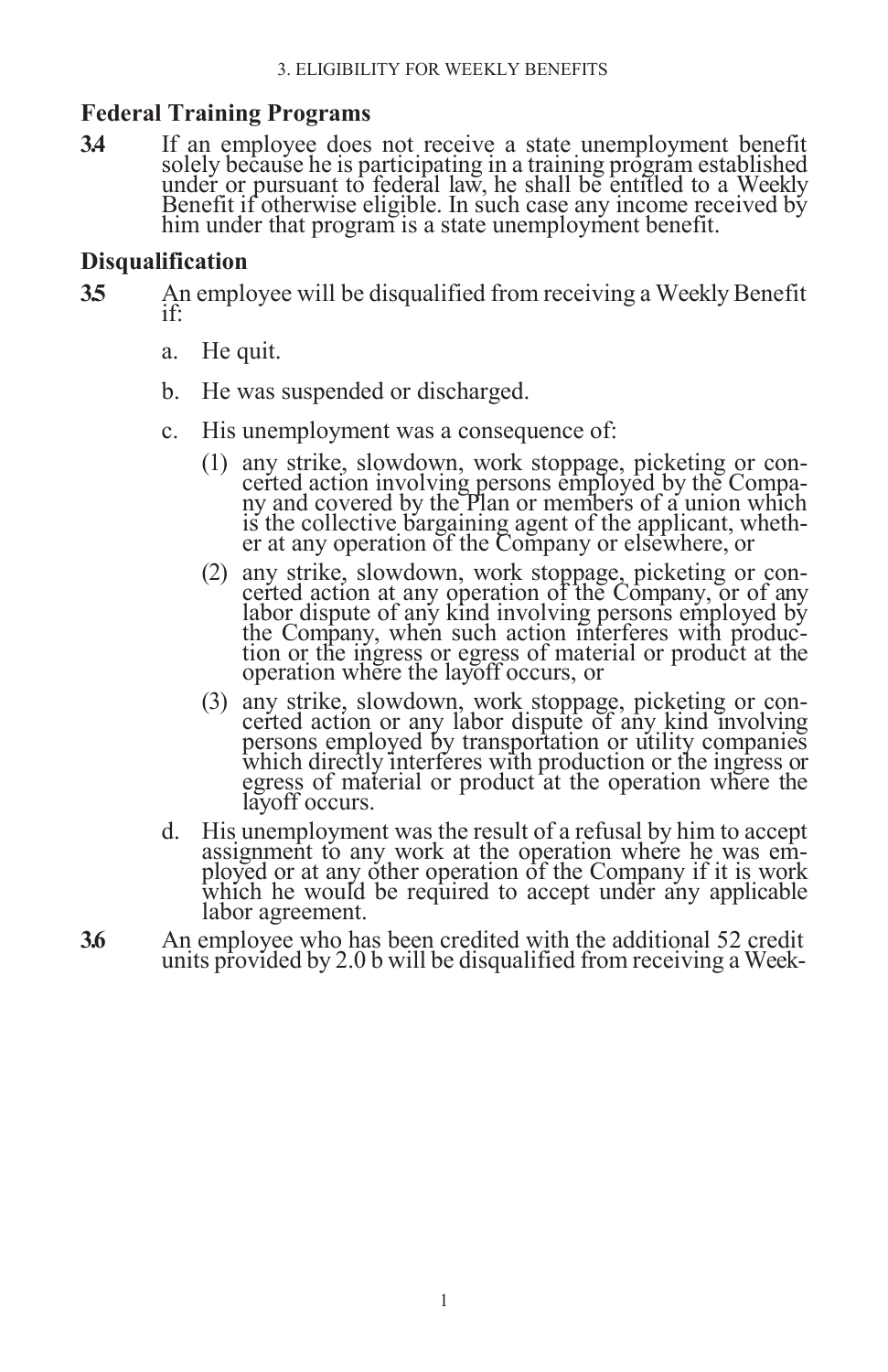#### ly Benefit if:

- a. he has 52 or fewer credit units remaining at the start of the week in question, and
	- (1) he has refused an offer of "suitable long-term employment" (SLTE) as that term is defined in Section I of Appendix A of the Company's pension plan applicable to him (or he has refused an offer of what would have been "suitable long-term employment" had he been otherwise eligible for a rule-of-65 retirement) after the expiration of the period during which he would have been permitted to refuse such offer as set forth in paragraph Il-B of such Appendix A, except that the above disqualification will not apply in any of the following circumstances:
	- (i) the offer of SLTE is at an employment location listed in Group A of Attachment 1 to such Appendix A that is more than 45 miles from the employee's home plant and commuting to such employment location would result in an extreme personal or financial hardship for reasons unique to the employee;
	- (ii) the offer of SLTE is at an employment location in Group A and the employee could become eligible for a 70/80 retirement under the Company's pension plan applicable to him;
	- (iii) the offer of SLTE is at an employment location in Group B or C;

provided, however, that an employee who has 20 or more years of continuous service as of his last day worked and who is not otherwise eligible or could not become eligible for a ruleof-65 retirement under the Company's pension plan applicable to him and who accepts an offer of SLTE at his home plant or at an employment location in Group A shall receive all applicable benefits provided by such Appendix A,or

(2) he is eligible for immediate unreduced pension, other than pension for a 30-year retirement, under the Company's pension plan applicable to him; provided, however, that such disqualification shall apply only to the portion of the value of the Weekly Benefits based on the additional 52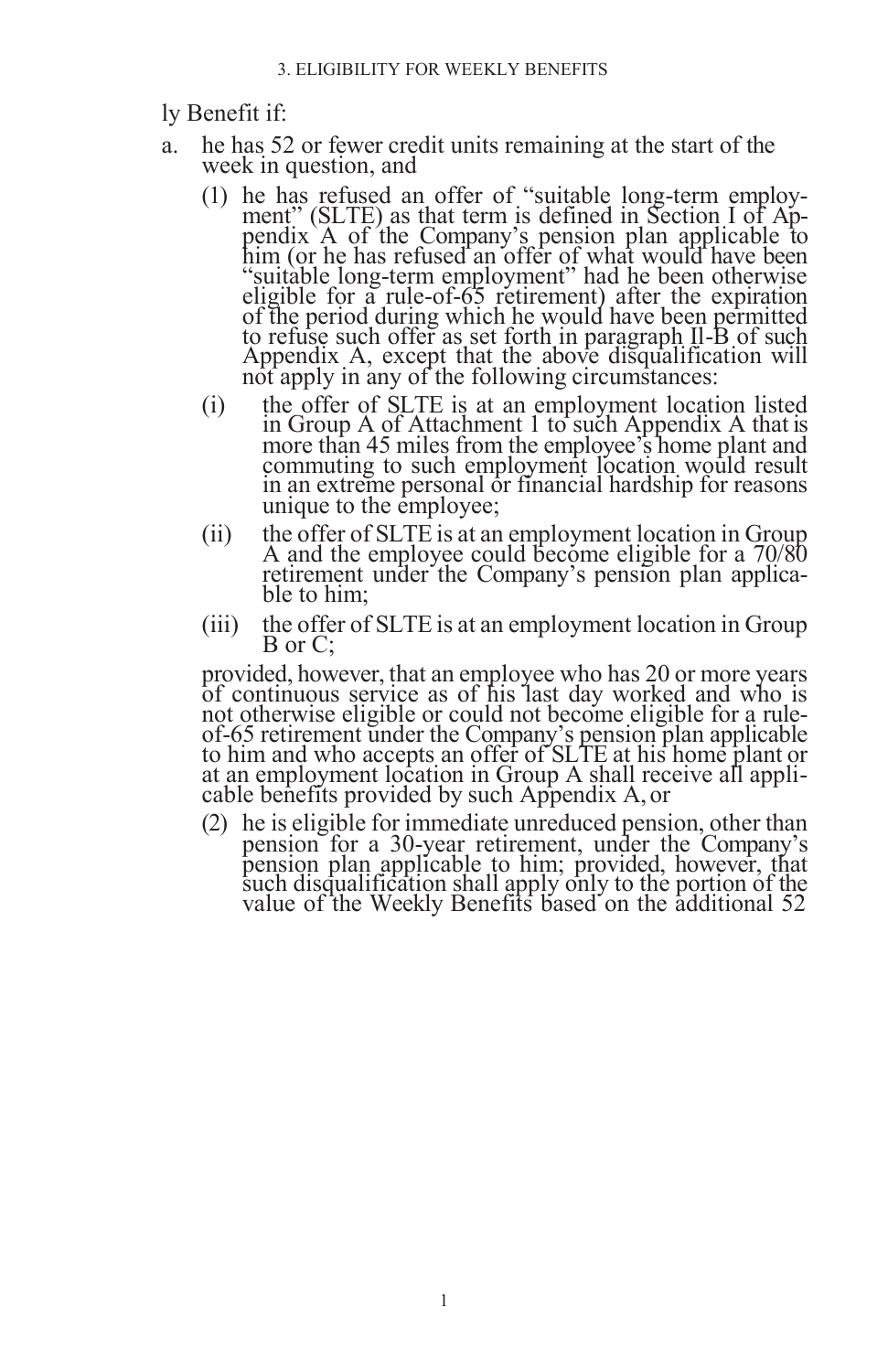#### 3. ELIGIBILITY FOR WEEKLY BENEFITS

credit units whose sum equals (a) the present value of the incremental pension benefits defined in accordance with Section XX of the Basic Labor Agreement applicable to the employee and (b) the value of the employee's retiree health benefits as determined in accordance with the provisions of the Age Discrimination in Employment Act of 1967, as amended. Nothing herein shall adversely affect the right of any employee who is otherwise eligible to receive weekly benefits to continue to do so if he is not yet eligible for 70/80 or Rule-of-65 retirement but would become eligible for a 70/80 or Rule-of-65 retirement within two years of his last day worked.

# <span id="page-21-0"></span>**Waiting Weeks**

**3.7** Most states impose a "waiting week" for which no state unemployment benefit is paid. No Weekly Benefit will be paid for such a week, since in order to qualify for a Weekly Benefit, an employee must, under 3.0 b., receive a state unemployment benefit or fail to receive that benefit for one or more of certain specified reasons. Should the parties determine that a second waiting week in a benefit year has been hereafter imposed in any state, an employee will, if otherwise eligible, receive a Weekly Benefit for that week.

#### <span id="page-21-1"></span>**Effect of Vacations**

- 
- **3.8** a. An employee may receive a Weekly Benefit only if he was not scheduled to be, or was not on, paid vacation; provided that if a layoff coincides in part or in whole with a scheduled vacation period, an employee will be considered to be on layoff only for any part of such period with respect to which he is not entitled to receive vacation pay.
	- b. When an employee receives pay-in-lieu for any week or weeks of vacation, the Company will allocate that pay to the week or weeks of scheduled vacation as to which the employee accepted the pay-in-lieu instead of taking vacation. If the week or weeks of vacation had not been scheduled for any period, the pay-in-lieu will be allocated to the week or weeks immediately following the time of payment.
	- c. If it is determined that an employee is disqualified from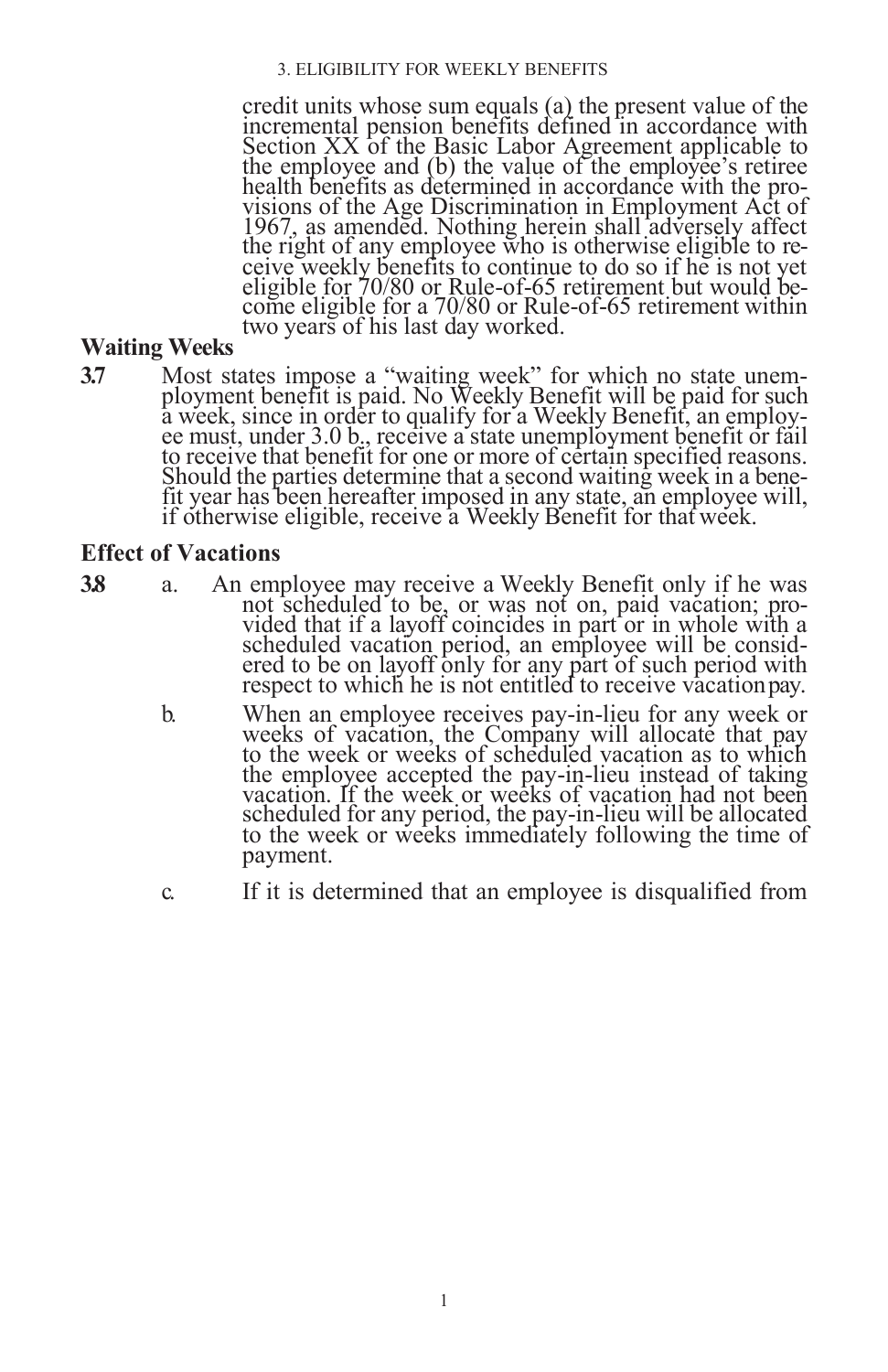#### 3. ELIGIBILITY FOR WEEKLY BENEFITS

unemployment compensation for a week because the state allocates pay-in-lieu to a week other than the week to which it is allocated by the Company in accordance with b. the parties will develop an arrangement for providing a benefit for such week in that state under the Plan.

<span id="page-22-0"></span>**Ineligibility**

**3.9** a. An employee may not receive a Weekly Benefit for any week:

- (1) For which he claims and is eligible for sickness and accident or total disability benefit (except as provided in 3.1) whether it is publicly or privately financed or a pension or retirement benefit financed in whole or in part by the Company, or
- (2) When he is in the military service, including training encampments.

b. An employee may not receive a Weekly Benefit for any week when his layoff was the result of:

- (1) Any war or hostile action of a foreign power, or
- (2) Government regulations or controls over amount or kind of material or product which the Company may use or sell, except that this provision shall not disqualify an employee from receiving a Weekly Benefit until after the first four weeks (the second through the fifth weeks, if the first such week is a waiting week under the state system) of a layoff resulting from such government regulations or controls relating to pollution or the use of energy or fuel, or
- (3) Sabotage or insurrection.
- c. An employee may not receive a Weekly Benefit for any week of layoff which is the result of an Act of God after the first four weeks (the second through the fifth weeks, if the first such week is a waiting week under the state system) of layoff resulting from such cause.
- **3.10** If an employee fails to take all steps necessary to become eligible for a Weekly Benefit within six months of the date the application is made, the application shall thereupon become void unless the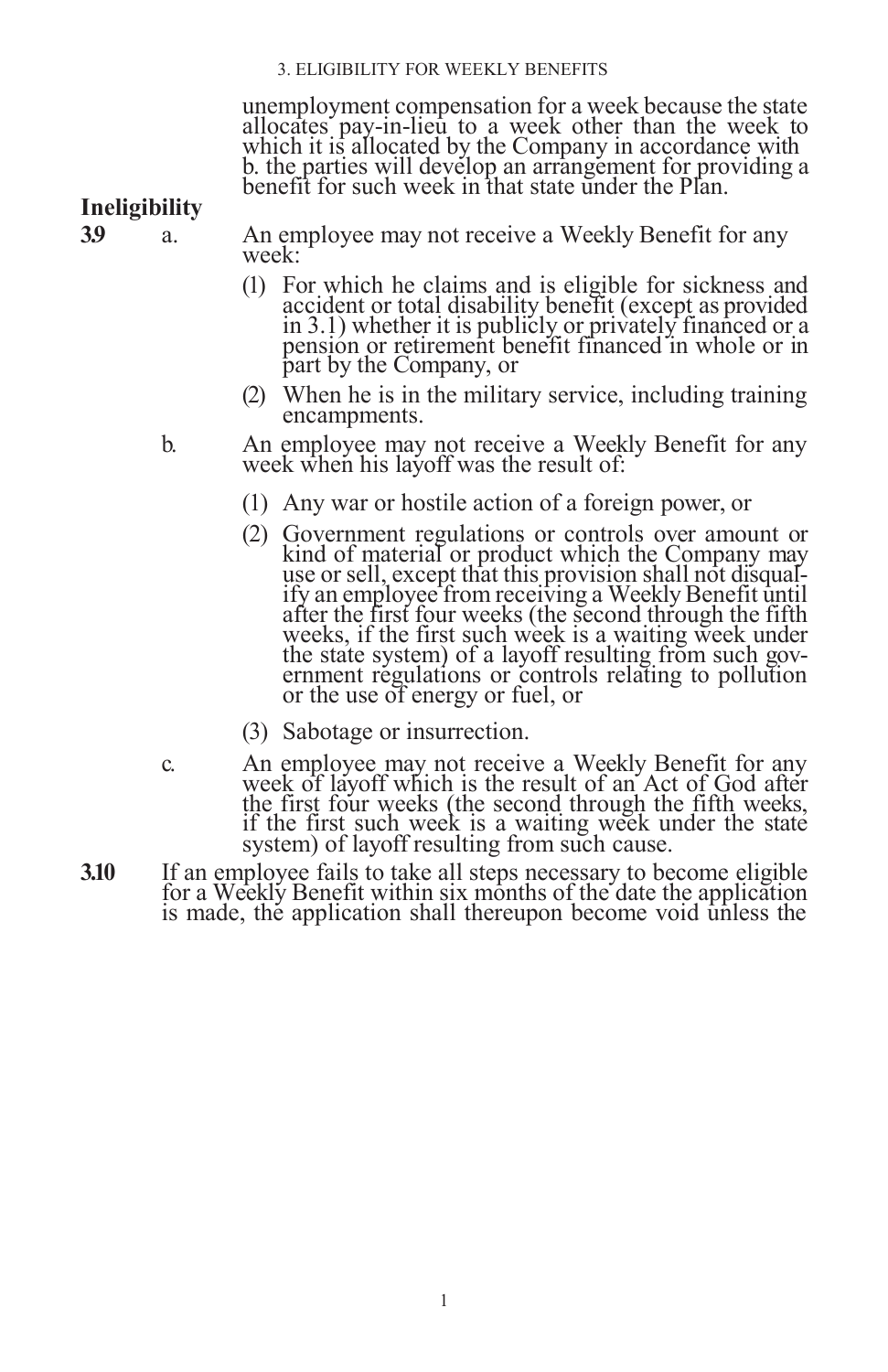reason for failure to complete such steps in such time is a pending dispute concerning a state unemployment benefit determination or is the fault of the Company.

# <span id="page-23-0"></span>**Meaning of "On Layoff"**

**3.11** For the purpose of the Plan, an employee is "on layoff" for any week in which, because of lack of work, he does not work at all for the Company.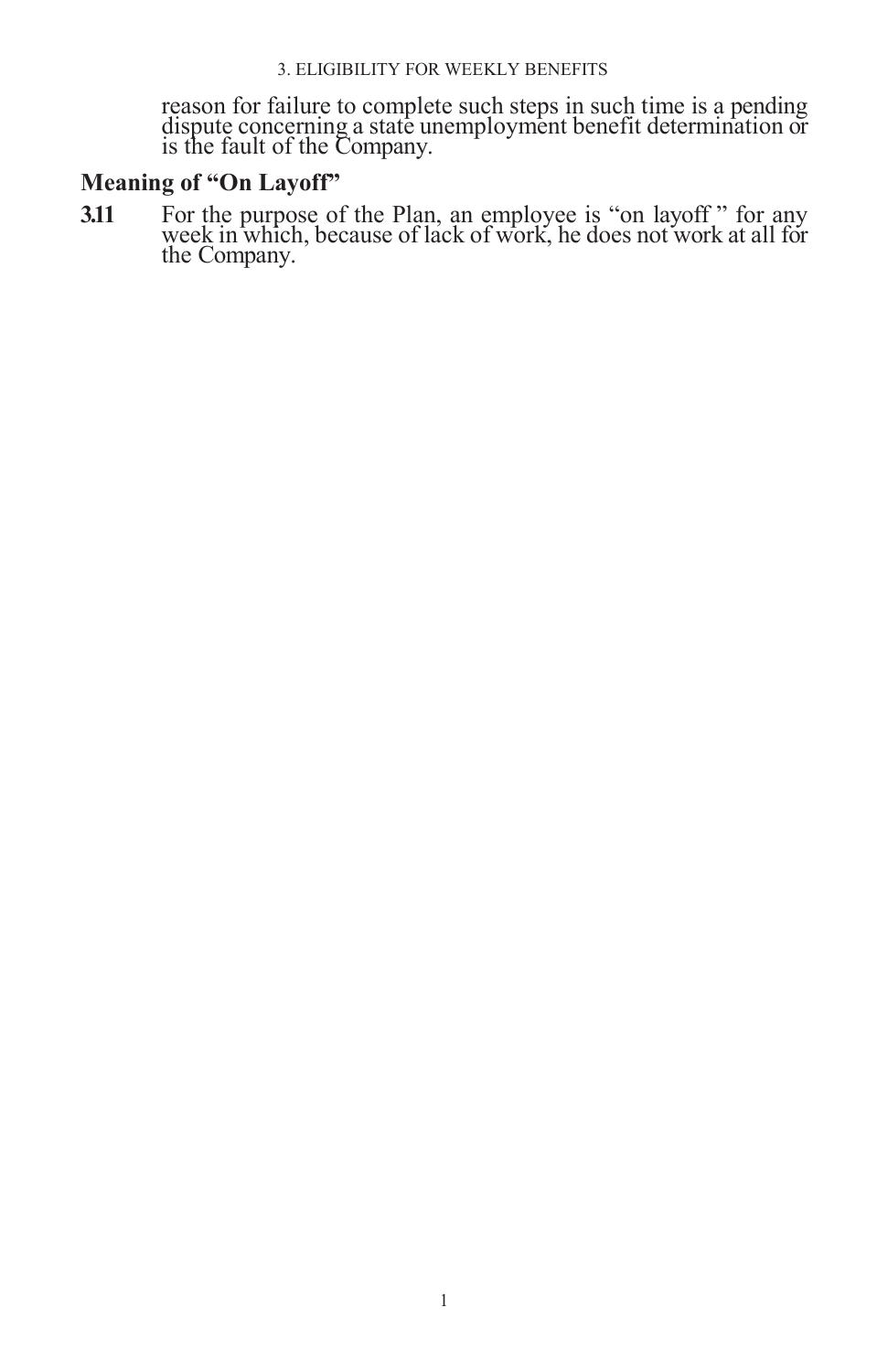# **4. SHORT WEEK BENEFITS**

# <span id="page-24-1"></span><span id="page-24-0"></span>**Eligibility**

**4.0** An employee having two or more years of continuous service at or before the end of the week in question will receive a Short Week Benefit for any week in which some, but less than 32, hours are worked for the Company, unless the sum of the hours described in 4.3 equals or exceeds 32.

**4.1** Each day of jury or witness duty, funeral leave or annual military encampment, for which an allowance is payable by the Company, shall be deemed to be eight hours worked.

**4.2** If an employee whose regular turn ends at the end of a payroll week is required to work beyond the end of the turn for four hours or less, such hours will be considered as worked in the payroll week in which his regular turn falls rather than in the next payroll week. If an employee whose regular turn starts at the beginning of a payroll week is required to report four hours or less before the beginning of the turn, such hours will be considered as worked in the payroll week in which his regular turn falls rather than in the preceding payroll week.

### <span id="page-24-2"></span>**Benefit Amount**

- **4.3** A Short Week Benefit for a particular week will be calculated by multiplying the employee's standard hourly wage rate (the wage rate applicable to hours worked on a nonincentive job) by the excess of 32 hours over the sum of the hours:
	- a. He worked in the week,
	- b. He did not work but for which he was paid by the Company (excluding the first eight hours for which he received pay for unworked Holidays in any week),
	- c. He did not work for reasons other than lack of work, and
	- d. He did not work for the reasons specified in 3.5 a., b., or c.
- **4.4** For the purposes of 4.3, the employee's standard hourly wage rate will be the average such rate in the week for which the Short Week Benefit is paid, except that in the case of an employee with 20 or more years of continuous service prior to the start of the week for which a Short Week Benefit is payable, average straight-time hourly earnings as defined in 1.1, shall be used in place of stan-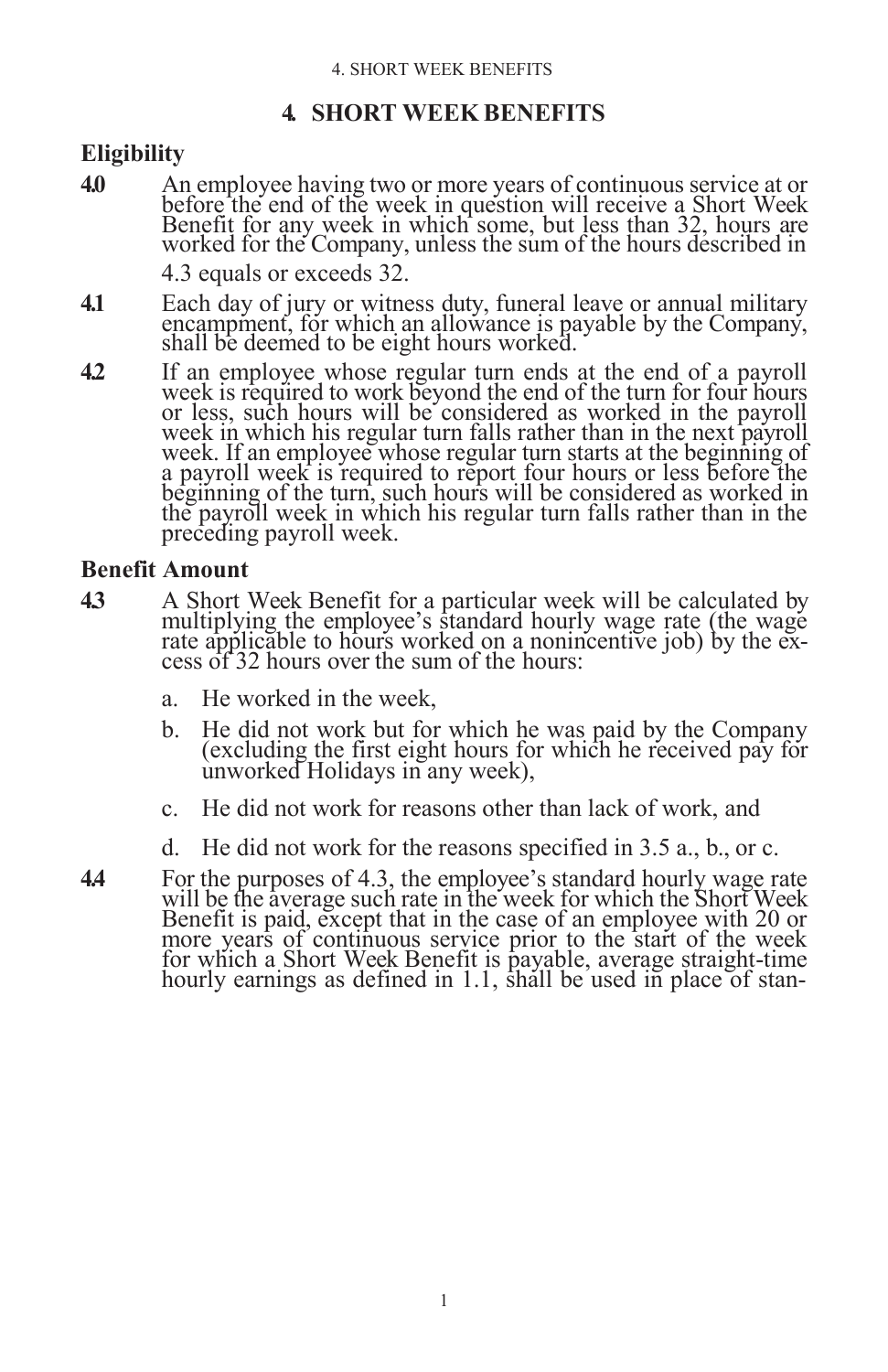dard hourly wage rate.

- **4.5** An employee will be deemed to have received pay for an unworked Holiday if he failed to receive such pay and his failure to receive it was solely for reasons other than work not having been performed in the appropriate pay period or periods.
- **4.6** For any week (seven consecutive days) of vacation overlapping two payroll weeks, the employee will be deemed to have been paid for hours equal to one-fifth of the hours of vacation pay for that week on each of the first five days of that week.
- **4.7** If the employee applies for a state unemployment benefit for any portion of the week, he must notify the Company of such application and of the total amount of any such benefit received. One-seventh of the amount of such state unemployment benefit will be deducted from the amount calculated in accordance with 4.3 for each day of the state benefit week which falls within the payroll week for which the Short Week Benefit is paid.
- **4.8** The reduction table in 1.6 shall apply to Short Week Benefits; provided, however, that any Short Week Benefit otherwise payable to an employee with 20 or more years of continuous service prior to the start of the week for which such Benefit is payable shall not be reduced or eliminated.

# <span id="page-25-0"></span>**Payment of Benefit**

- **4.9** A Short Week Benefit will be paid to the employee, without application by him, for any week for which he qualifies.
- **4.10** If any Short Week Benefit is payable for a week for which a Trade Readjustment Allowance is received, there shall be no deduction from the Short Week Benefit for such allowance.

# <span id="page-25-1"></span>**Cancellation of Credit Units**

- **4.11** One-half credit unit will be cancelled for each Short Week Benefit.
- **4.12** If an employee willfully falsifies, or willfully withholds, any records or other data on which his Short Week Benefit payments are based, the Company may cancel any or all of his credit units.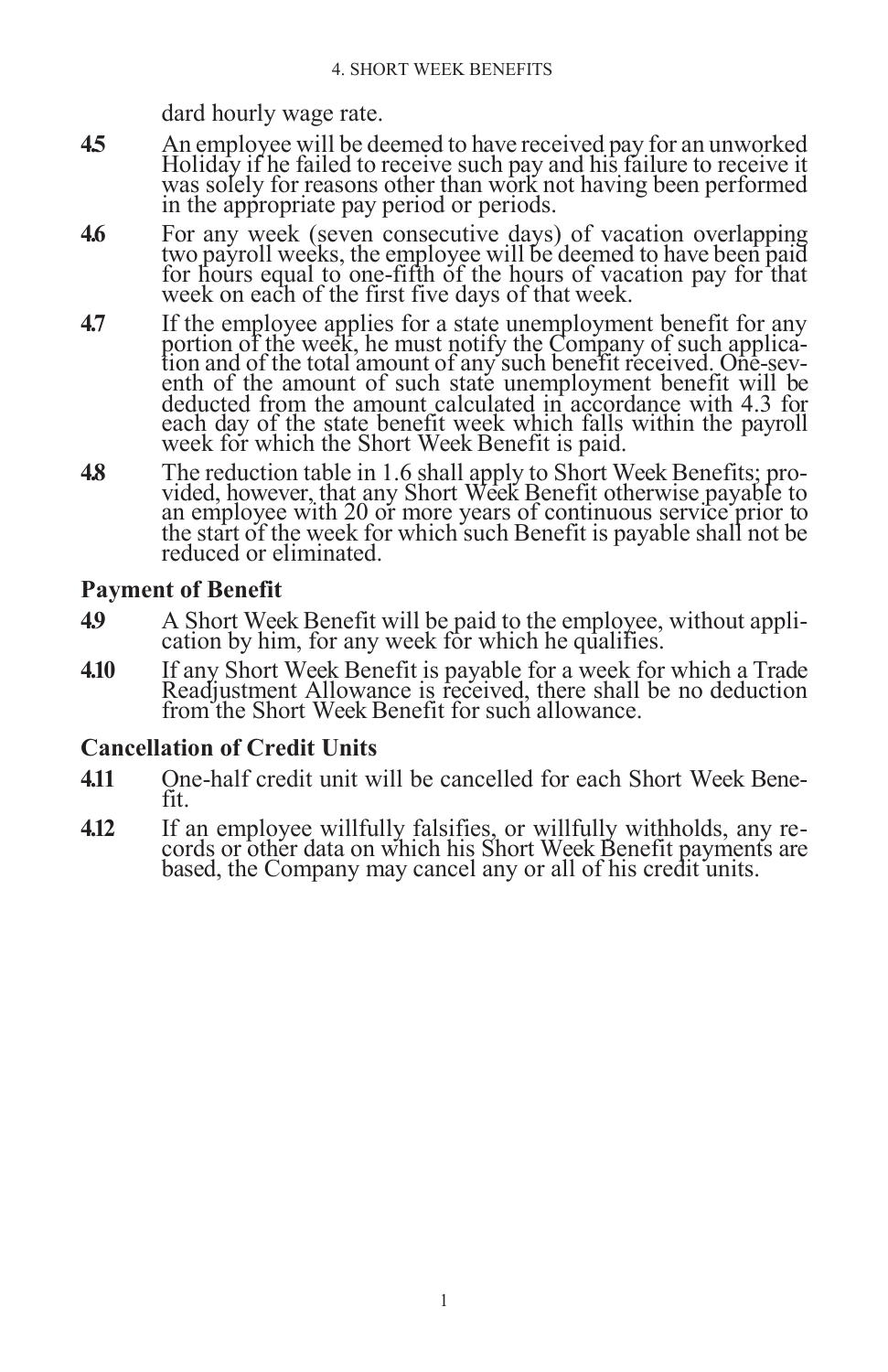#### **5.** DISPUTES

#### **5. DISPUTES**

- <span id="page-26-0"></span>**5.0** If an employee disagrees with any determination relating to his eligibility to a Benefit or the amount thereof, he should discuss the matter with a Company representative at the office at which he applies for Benefits. If the dispute is not resolved by that discussion, he must file a SUB grievance on a form provided by the Company, within 30 days of the notice of denial or Benefit payment to which the disagreement applies or within 60 days of the end of any week as to which eligibility for a Short Week Benefit is in dispute. If he does not file such a grievance, the original determination will be final and conclusive.
- **5.1** Even though the determination with which an employee disagrees may apply to more than one week, he should continue to report and apply for each week as to which he claims a Weekly Benefit but he need not file repetitious grievances.
- **5.2** If an employee's eligibility to a Weekly Benefit depends on his eligibility to a state unemployment benefit and his eligibility to a state unemployment benefit is in dispute, the determination of his eligibility for the Weekly Benefit will be postponed until the question is resolved under the state system. At that time a retroactive determination will be made to place him in the same position as he would be in if the determination could have been made promptly upon his application. Nevertheless, he must continue to report and apply each week for which he claims a Weekly Benefit. While the dispute is pending, his credit unit balance and the Fund balance will be treated as though the Weekly Benefit had been paid.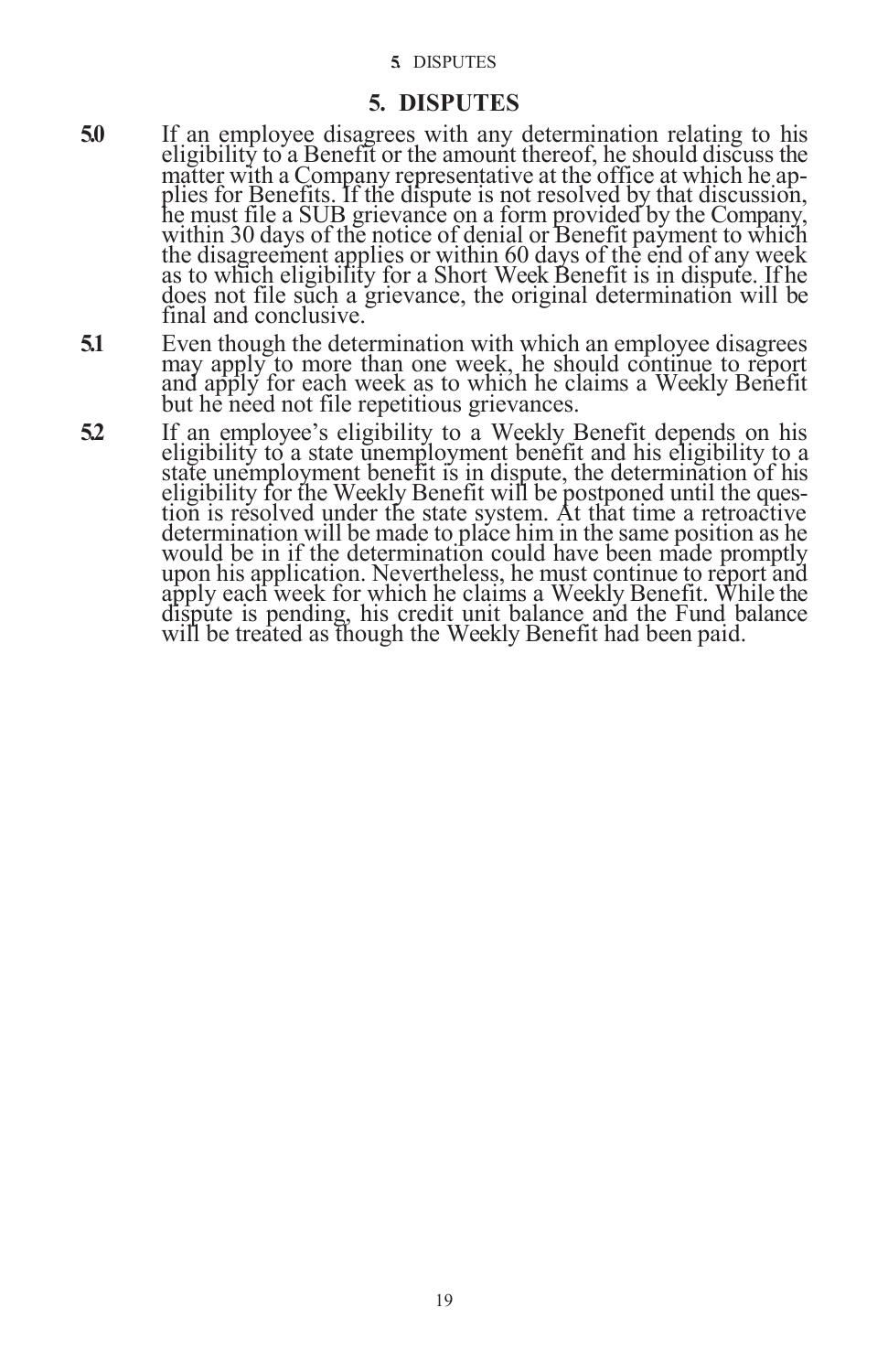# **6. ADMINISTRATION AND FINANCING**

<span id="page-27-0"></span>**6.0** The Company shall administer the Plan. The Company's procedures and regulations shall be in accordance with and subject to the terms and provisions of the Plan. The costs of administering the Plan shall be borne by the Company and shall not be paid from the Fund.

# <span id="page-27-1"></span>**Trust Fund**

- **6.1** The trust fund ("Fund") in effect under the Prior Plan for the payment of Benefits shall be continued. Cash payments by the Company under the Plan shall be paid into the Fund. The trustee of the Fund ("Trustee") shall be a corporate trustee or nonprofit corporation selected by the Company. The trustee shall hold, invest and apply the assets of the Fund in accordance with the provisions of the Plan. The assets of the Fund may be held in cash or invested by the Trustee in obligations of the United States Government or other appropriate securities approved by the Company. The reasonable fees and expenses of the Trustees shall be paid from the Fund. Benefits shall be payable only from the Fund. No person shall have any interest in, or right to, the Fund or any part thereof, except as expressly provided in the Plan.
- **6.2** The money in the Fund may not be used for any purpose except the payment of Benefits to or in behalf of eligible employees as described in the Plan and for the Trustees' fees and expenses, or as provided in 6.10.

# <span id="page-27-2"></span>**Maximum Financing**

- **6.3** The Maximum Financing shall be used (1) with reference to the determination of the Company's financial obligations under the Plan and (2) for purposes of determining the Financial Position of the Plan. The Maximum Financing for any month shall be the lesser of:
	- a. The product of 40 cents and the number of Contributory Hours (all hours actually worked for the Company by employees covered by the Plan) in the first 12 of the 14 months next preceding the first day of such month (excluding any month throughout all of which there is in progress a strike involving the Union which is not in violation of any basic labor agreement and which causes the suspension of operations of the Company), or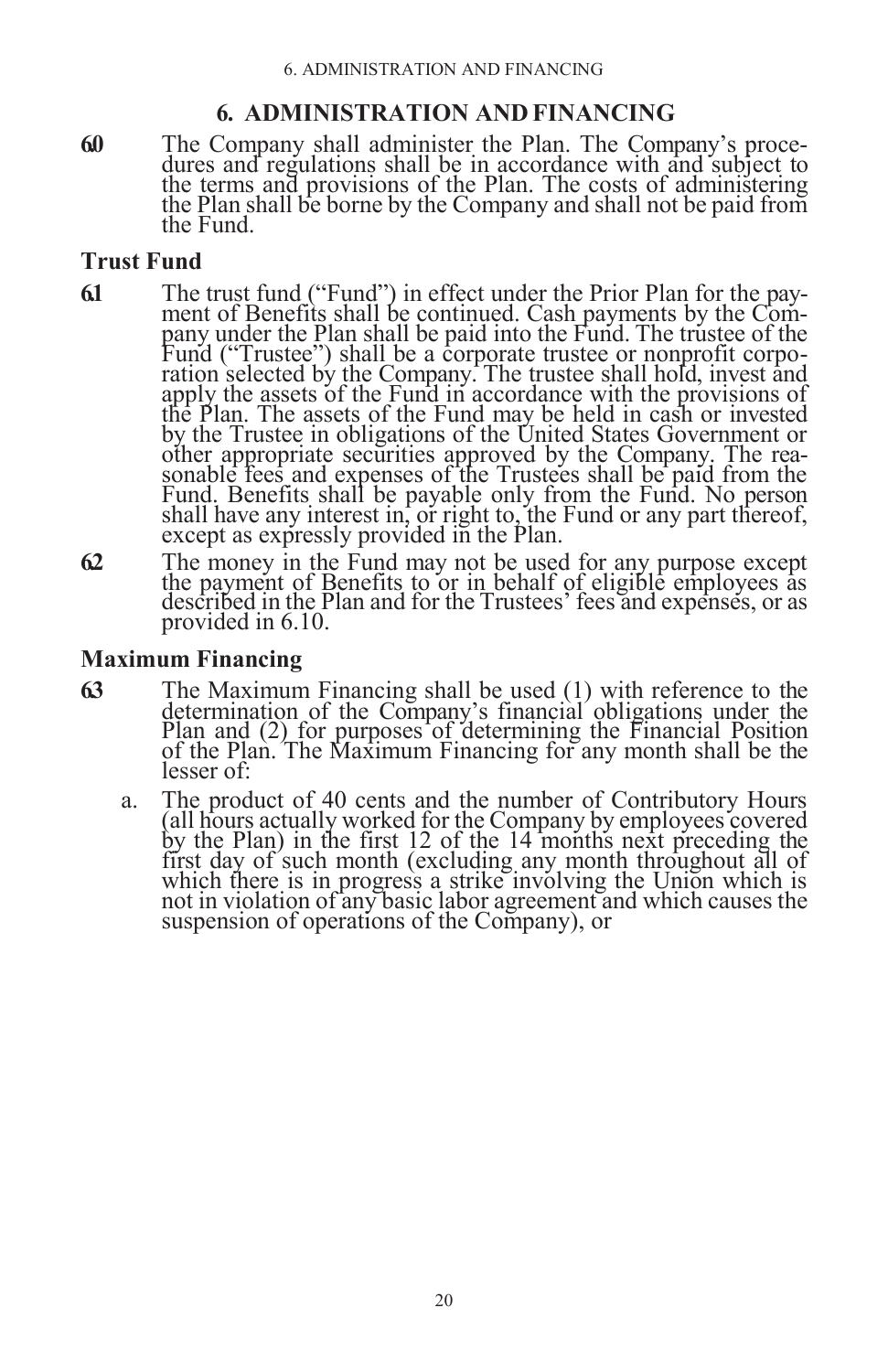b. 100 times the sum of Benefits paid during the first 60 of the preceding 62 months divided by 60; provided, however, that a month for which the Financial Position of the Plan is less than 15% shall not be considered a "preceding month." "Benefits paid" shall be adjusted to include benefits not paid because the Financial Position of the Plan is less than 35% but 15% or more.

However, if Weekly Benefits and Short Week Benefits have been reduced or eliminated pursuant to 1.6, Maximum Financing shall not be calculated pursuant to b. above until the twelfth month following the first month for which the financial position of the Plan is 35% or higher.

#### <span id="page-28-0"></span>**Total Finances and Financial Position of the Plan**

- **6.4** a. The Total Finances of the Plan at the close of business on the last business day of a month are
	- (1) The market value of the total assets in the Fund, plus
	- (2) The balance of Collateral Liability ("CL"), before the accrual in (3) and after the reductions required by 6.6, plus
	- (3) The Monthly Obligation accrued with respect to the Contributory Hours for the month; minus
	- (4) Benefits, fees and expenses accrued but not paid.
	- b. The Financial Position for any calendar month (called in this paragraph the Benefit Month) shall be the lesser of (1) the percentage determined by dividing (i) the sum of Total Finances of the Plan on the last business day of the second calendar month preceding the Benefit Month by (ii) the Maximum Financing for the Benefit Month or  $(2)$ the percentage determined by taking the simple average of the Financial Position of the Plan (as determined in accordance with (1) above) for the current Benefit Month and each of the two Benefit Months next preceding the current Benefit Month. The Financial Position for any Benefit Month shall relate to each week ending within such Benefit Month for the purpose of applying the reduction table set forth in 1.6 of the Plan.
	- c. Neither the Maximum Financing nor the Financial Posi-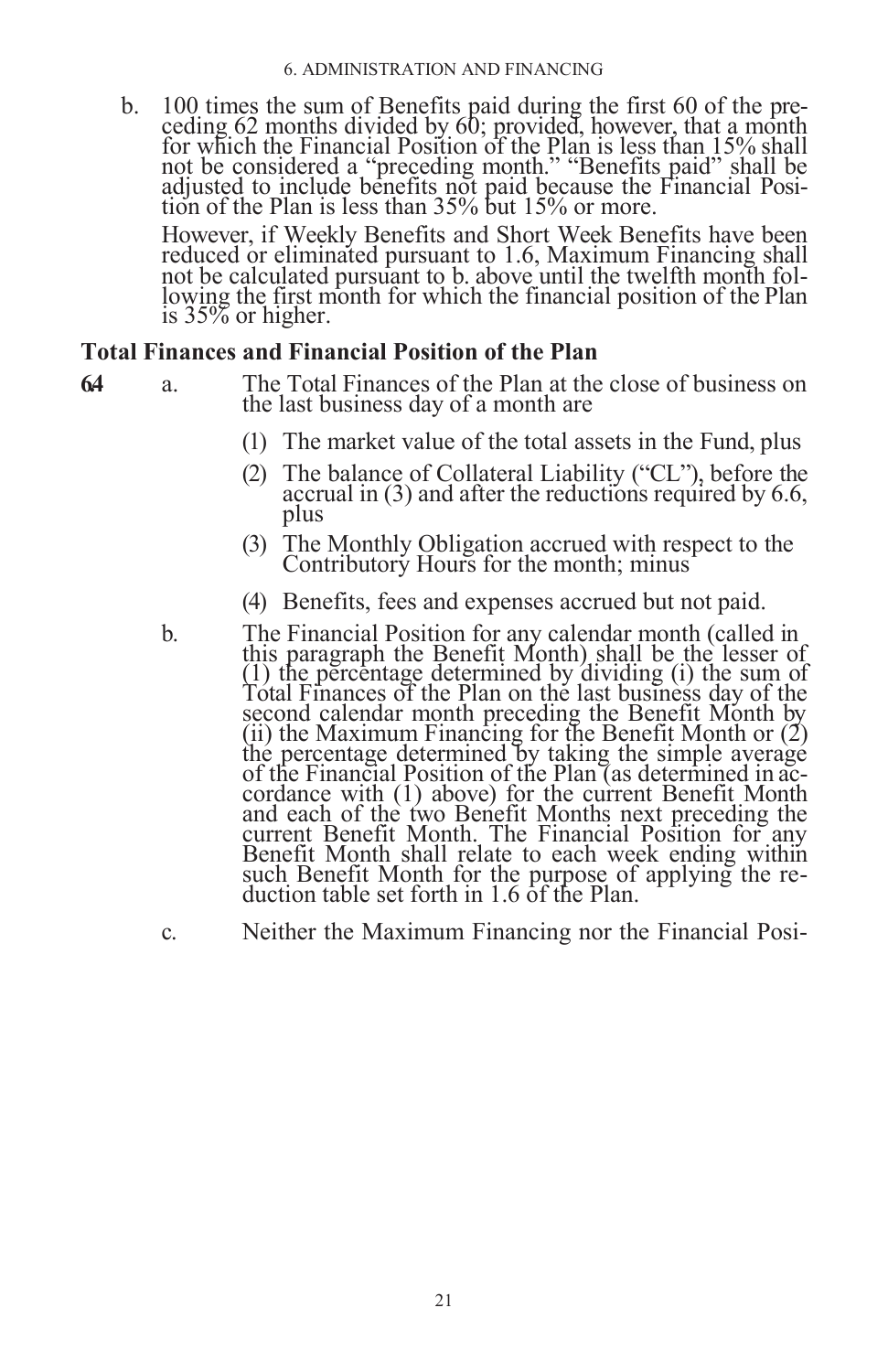#### 6. ADMINISTRATION AND FINANCING

tion will be adjusted retroactively on account of any subsequently discovered error in the computations or the data used in making the computations unless the error is substantial. Any error, when discovered, will be corrected in the next month's computation of the Maximum Financing of the Financial Position.

#### <span id="page-29-0"></span>**Financial Obligations of the Company**

**6.5** a. The contribution calculated by multiplying the Income Security Contribution times the Contributory hours for all employees covered by the Plan shall first be reduced, with respect to contributions for any Benefit Month for which the Plan is paying Benefits at at least a 60% level by any balance of cash contributions advanced for weeks ending on or after March 1, 1983 pursuant to paragraph  $b(3)$  below (and not previously recovered) but only to the extent that such reduction does not cause the Financial Position for such Benefit Month to fall below 25%. Effective for the first Benefit Month in which there is no balance of cash contributions advanced for weeks ending on or after March 1, 1983 to be recovered, the phrase "for weeks ending on or after March 1, 1983" will be eliminated. Effective for the first Benefit Month in which there is no balance of cash contributions advanced for any period of time to be recovered, and Total Finances of the Plan are \$10,500,000 the Income Security Contribution will be eliminated.

> The reduced contribution so resulting will be added to 17.5 cents times the Contributory hours for the month of all employees covered by the Plan. The sum of cash contributions to be made to the Fund and the CL to be added to the existing balance of CL (such sum being herein referred to as the Monthly Obligation) shall be the lesser of (1) the amount determined in accordance with the above calculation or (2) the amount which when added to the Total Finances of the Plan as of the end of the preceding month will equal Maximum Financing, except as otherwise provided in 6.13.

Nothwithstanding the above, effective for the first bene-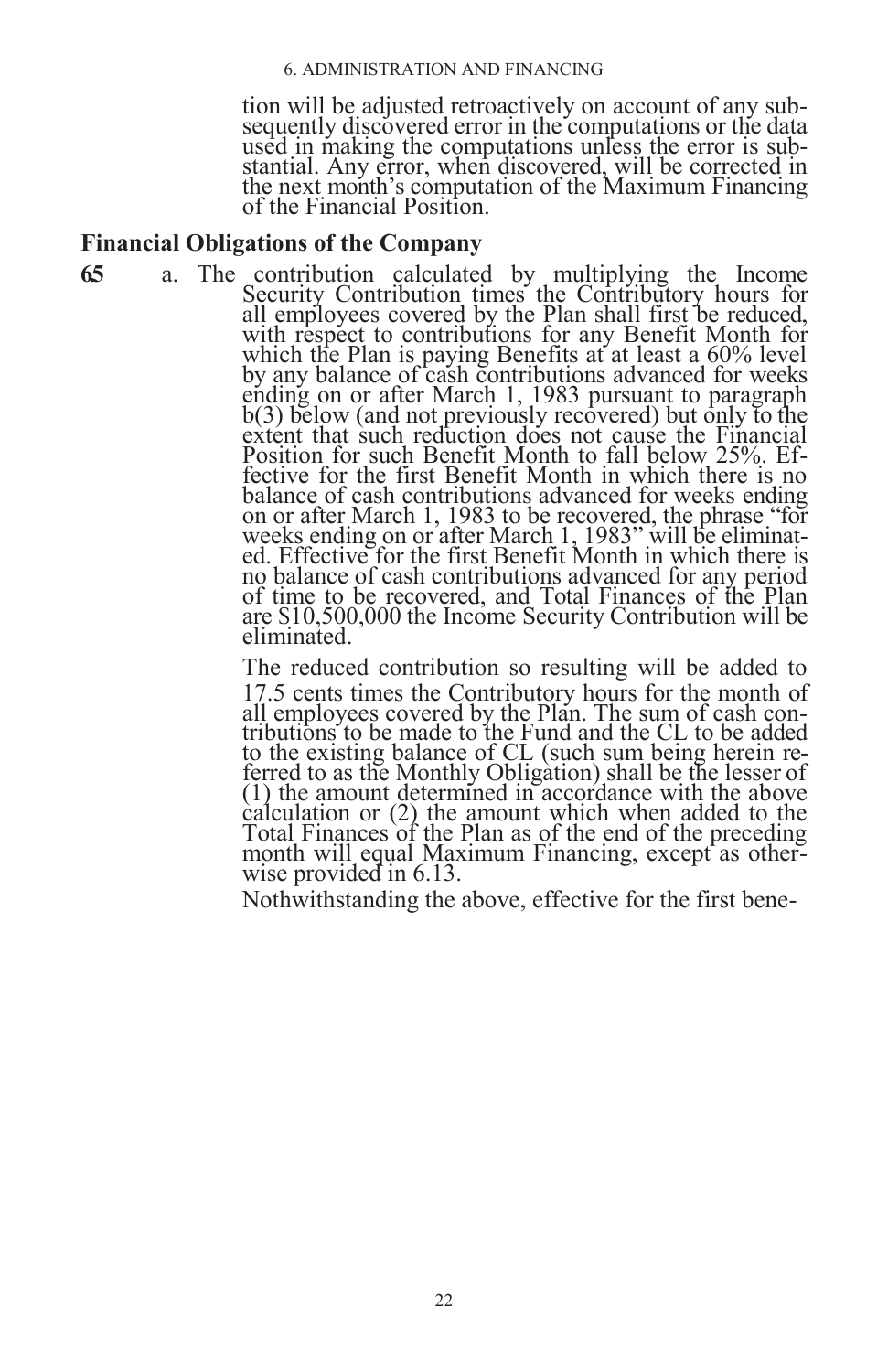fit month for which the Financial Position would otherwise exceed 40%, the Monthly Obligation with respect to such Benefit Month and for any succeeding Contribution Month shall be reduced by any balance of cash contributions for weeks ending before 3/1/83 advanced pursuant to b.3 below (and not previously recovered) but only to the extent that such reduction does not cause the Financial Position for such Benefit Month to fall below 40%.

The Monthly Obligation shall consist of CL, except that the excess, up to a maximum of 4.5 cents times all Contributory Hours for the month, of  $(1)$  the lesser of  $(a)$ Maximum Financing, or (b) 10.5 cents times the Contributory Hours for the first 12 of the 14 months preceding the Contribution Month over (2) the Total Finances of the Plan at the end of the preceding month shall be in cash. The Income Security Contribution will be CL.

b. The Company's only obligations to make payments to the Fund are as follows:

- (1) The cash contributions required as the result of the calculation relating to a Contribution Month, described in a. above (to be made as soon as practicable after such month).
- (2) Cash contributions to the Fund, up to the balance of CL accrued at any time. Such contributions shall not be made unless needed for the payment of Benefits, and when made, an equal amount shall be deducted from CL and cancelled as an obligation of the Company. The balance of Collateral Liability under the Prior Plan as of September 30, **2018** shall be carried forward as CL under the Plan, and
- (3) Cash contributions required to pay full Weekly Benefits and Short Week Benefits to employees with 20 or more years of continuous service when the Financial Position of the Plan falls below 35%. Such contributions shall be limited to the excess of the full amount of such Benefits paid over the lesser amount of such Benefits which would have otherwise been payable based on the Financial Position of the Plan. Anysuch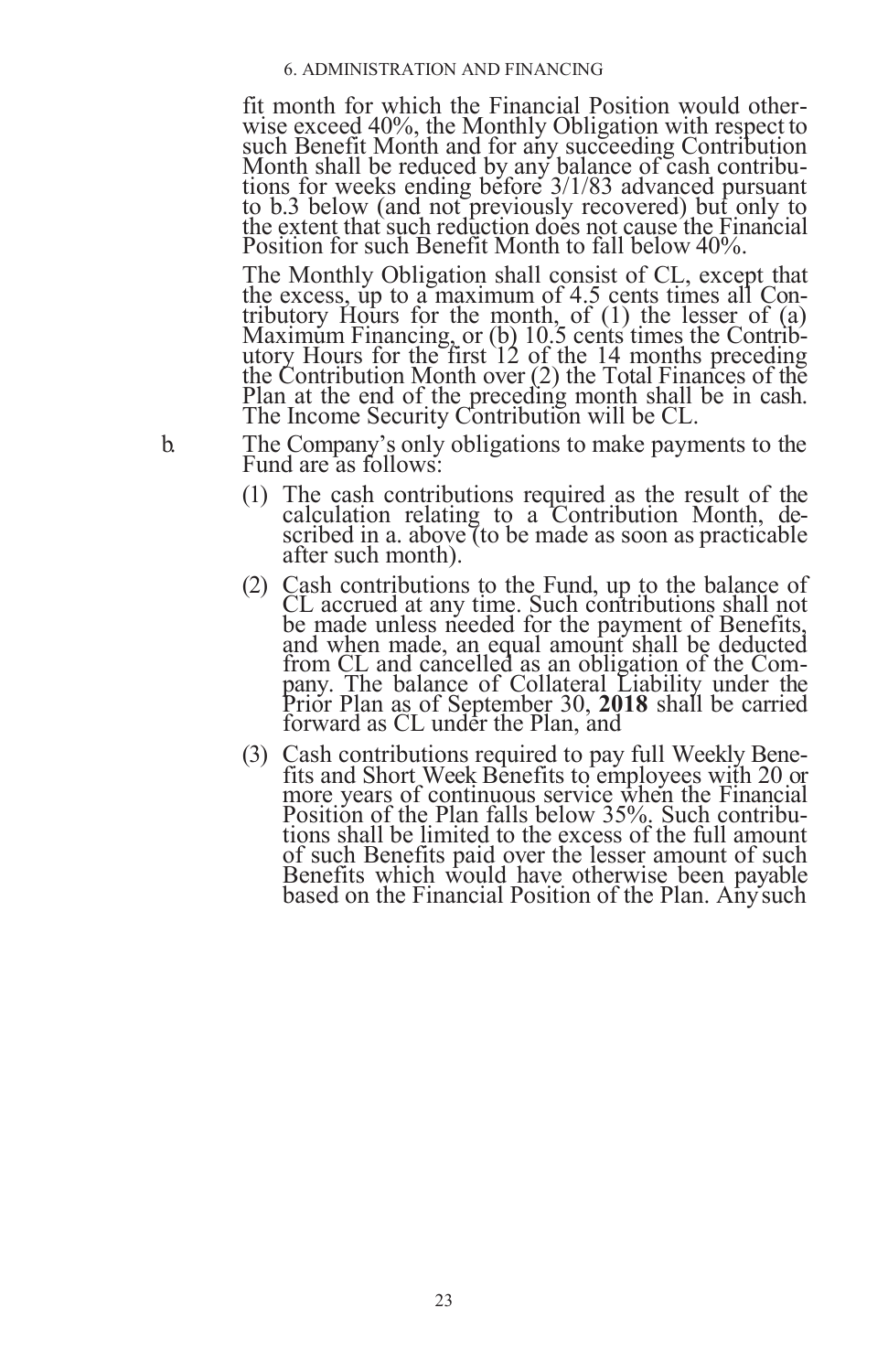cash contributions shall reduce future Monthly Obligations in accordance with the provisions in a. above.

- c. If the Company at any time shall be required by reason of any federal, state or municipal law or regulation to withhold any amount of a payment to the Fund, the Company shall have the right to deduct such amount from the payment and pay only the balance to the Fund and any such amount shall be treated as through contributed to the Fund in determining Total Finances of the Plan.
- d. Notwithstanding any depreciation or loss of assets in the Fund, whether arising from depreciation of the securities held in the Fund or otherwise, the Company shall not be liable for or be obligated to make any payments under or in respect of this Plan other than those provided in a. and b. above.

# <span id="page-31-0"></span>**Reductions of CL**

- **6.6** a. CL shall be reduced by:
	- (1) An amount equal to the payments made by the Company to apprentices who are placed in Apprentice-Special Training status, and
	- (2) Any other amount by which CL is to be reduced pursuant to agreement of the Company and the Union.
	- b. Any amount by which CL is reduced pursuant to a. above shall be cancelled as an obligation of the Company.

### <span id="page-31-1"></span>**Government Rulings**

- **6.7** a. The Company will not incur any obligation under the Plan unless it has a currently effective ruling or rulings by the Internal Revenue Service, satisfactory to the Company, that payments to the Fund shall constitute a currently deductible expense under the Internal Revenue Code, as now in effect or as hereafter amended, or under any other applicable federal tax law.
	- b. The Company shall not incur any obligation under the Plan unless it has a currently effective ruling or rulings by the United States Department of Labor, satisfactory to the Company, that no part of such obligation shall be included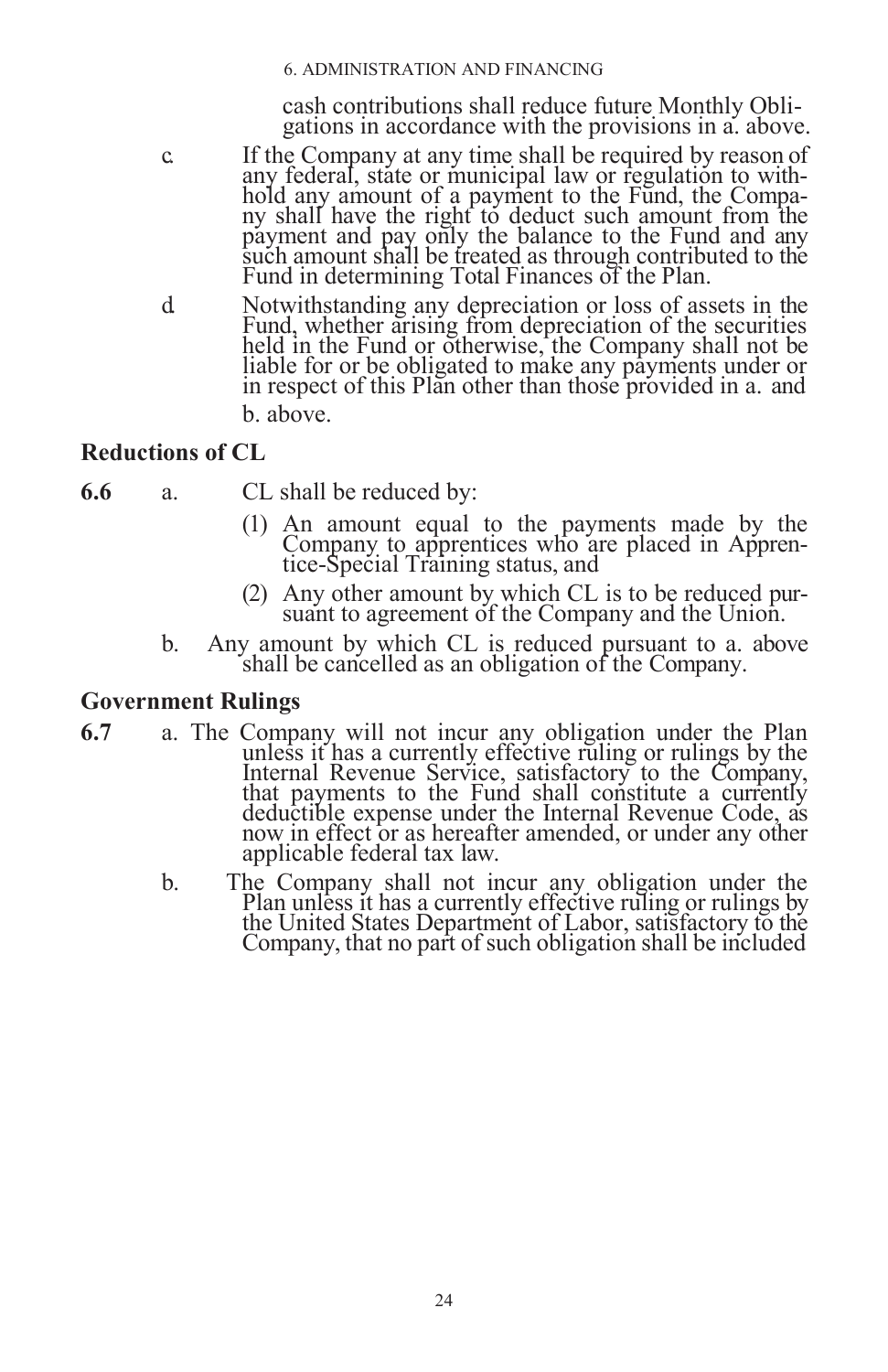#### in the regular rate of any employee.

#### <span id="page-32-0"></span>**Miscellaneous**

- **6.8** In the event that any state system is modified to eliminate any "availability" requirement, the presumption relating to availability arising from receipt of a state unemployment benefit pursuant to 3.0 c. shall not apply and the "availability" test theretofore applied under such state system shall be a condition of eligibility to a Weekly Benefit.
- **6.9** Should a state in which there are employees not permit the receipt of Weekly Benefits under the Plan without effect on the state unemployment benefits, the provisions contained in Appendix D to the August 1, 1968 Basic Labor Agreement relating to this matter will again become effective.
- **6.10** Upon termination of the Plan, the assets then remaining in the Fund, and CL shall be subject to all the applicable provisions of the Plan then in effect and shall be used until exhausted to pay Benefits to employees in the order of their entitlement. The provisions with respect to the reduction of Weekly and Short Week Benefits which are set forth in 1.6 of the Plan shall not thereafter be effective. If at any time there are assets in the Fund or there is a balance of CL and all the operations of the Company in which there are employees covered by the Plan shall be permanently shut down, arrangements for disposition of assets, and CL in a manner designed to promote the purposes of the Plan shall be made. Such arrangement shall be by agreement with the collective bargaining representatives of employees covered by the Plan.
- **6.11** Should a difference between the Company and the Union arise with respect to the Plan as to which resolution by processing of a SUB grievance is not appropriate, the applicable portions of the SUB and insurance grievance provisions in the Basic Labor Agreement shall govern the procedure to be followed.
- **6.12** In the event the Company does not have the rulings referred to in 6.7, the Company's obligations under the Plan will cease as of the date of any withdrawal of such a ruling and the parties will negotiate during the 60 days thereafter with respect to modifying the Plan, at no additional increase in the obligation of the Company, to meet objections of the Internal Revenue Service or the United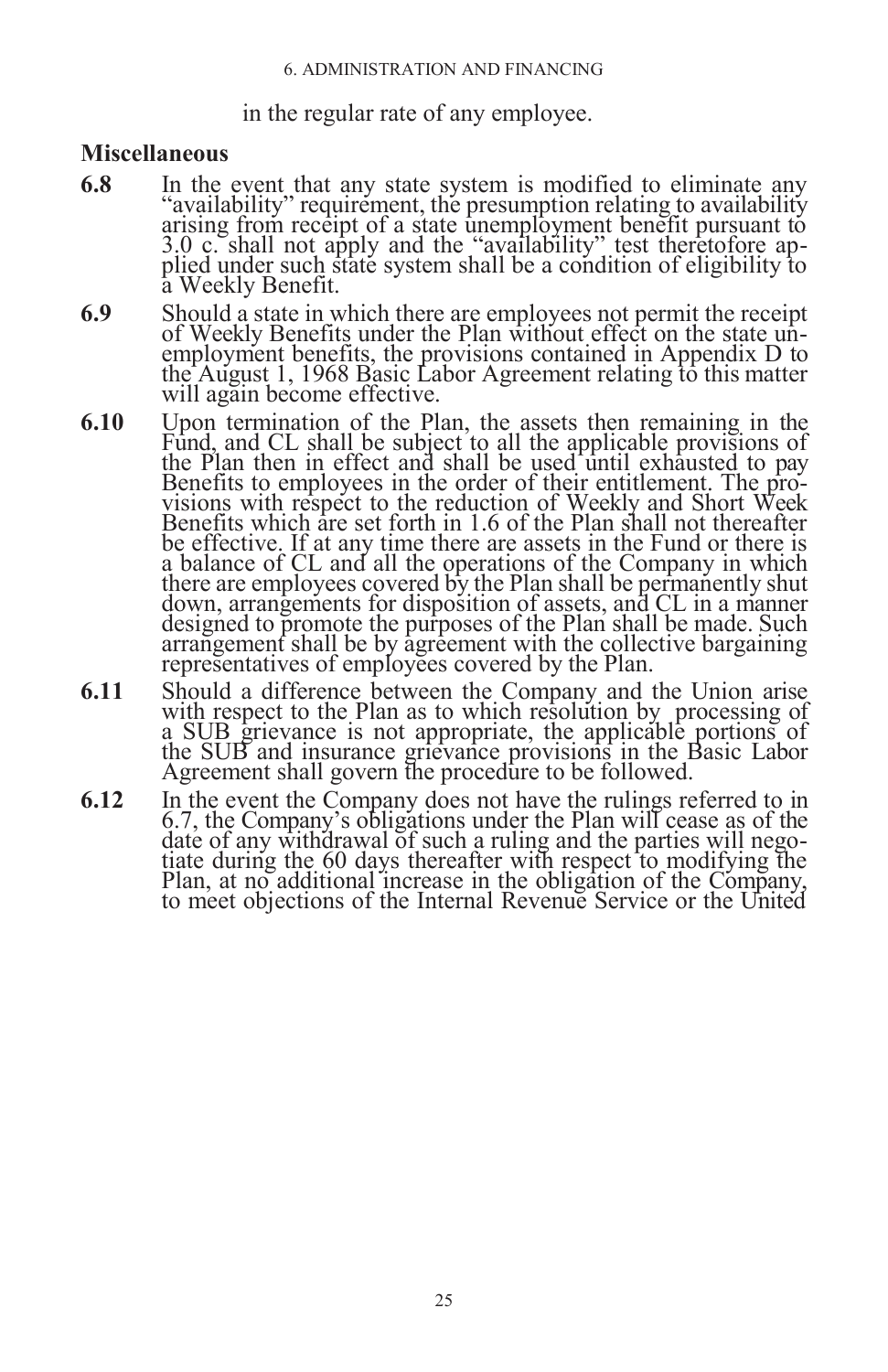#### 6. ADMINISTRATION AND FINANCING

States Department of Labor or with respect to the use that will be made of the obligations which the Company has incurred or would otherwise be obligated to incur under the Plan; provided, however, that no payment of Benefits provided by the Plan will be retroactive. If during such 60 days the parties shall fail to reach a satisfactory modification of the Plan or fail to agree with respect to the use that will be made of such obligation, either party may thereafter resort to strike or lockout, as the case may be, in support of its position with respect to such matter, the provisions of any other agreement between the parties notwithstanding.

**6.13** For any month for which the Monthly Obligation is less than the amount calculated in accordance with the first three sentences of paragraph 6.5a, the difference between such amount and the Monthly Obligation shall be reduced to the extent possible by the amount determined in accordance with the 17.5 cent multiplier listed in the fourth paragraph 6.5(a) (with such reduction being cancelled as any obligation of the Company) and the remainder, if any, shall notwithstanding paragraph  $6.5(i)$  to the contrary be additional CL.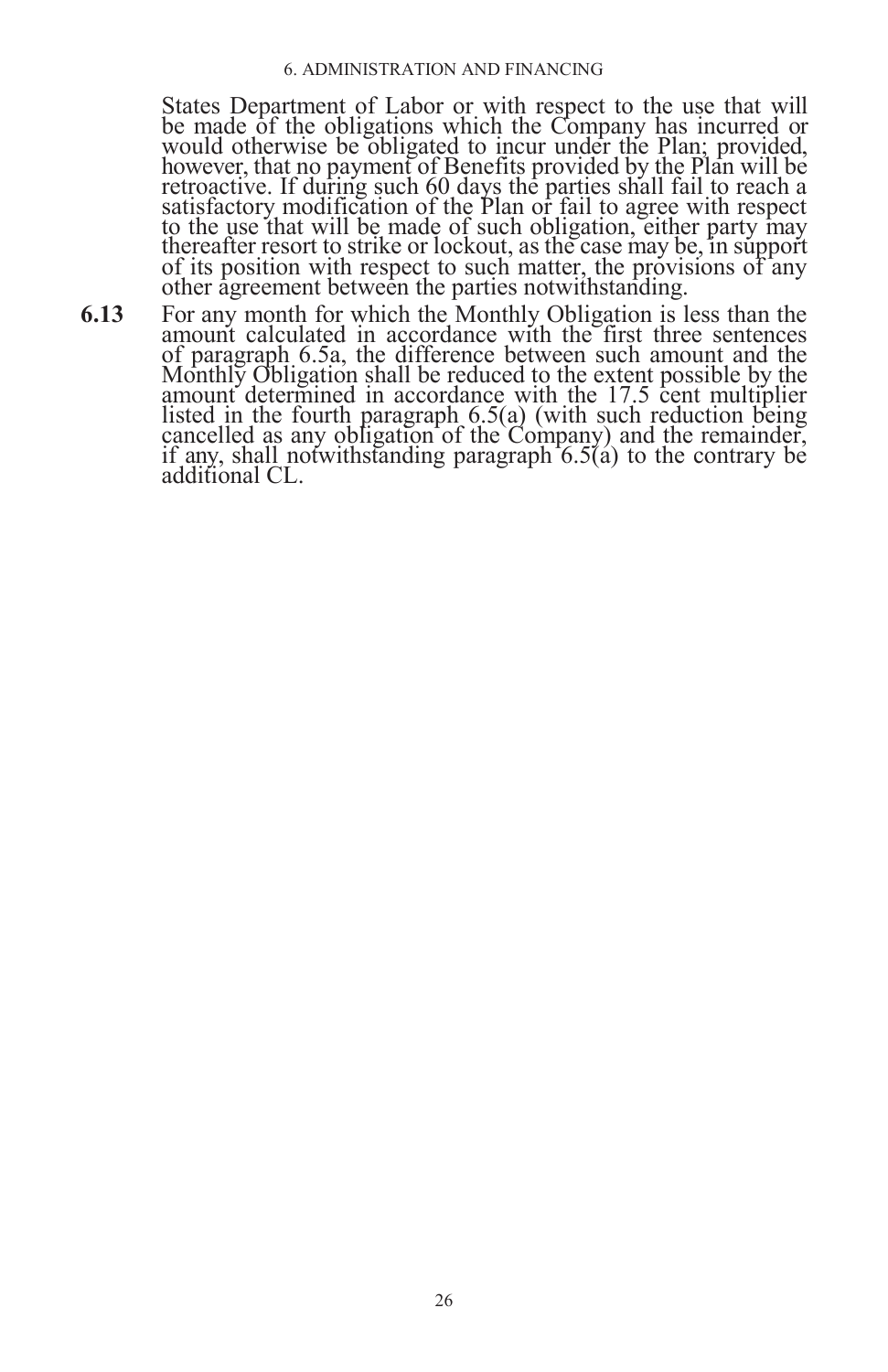# **7. MISCELLANEOUS**

# <span id="page-34-1"></span><span id="page-34-0"></span>**Coverage**

**7.0** An employee is covered by the Plan only if he is in a group of employees of the Company who are designated for such coverage. An employee cannot receive any Weekly Benefit or relocation allowance, if applicable, unless he is covered by the Plan at the time his layoff commences and cannot receive a Short Week Benefit unless he is covered by the Plan in the week in question.

### <span id="page-34-2"></span>**Relocation Allowance**

**7.1** Relocation allowances shall be payable under the Plan in accordance with the eligibility provisions contained in applicable labor agreements.

# <span id="page-34-3"></span>**Military Service**

**7.2** If an employee enters the armed services directly from the employment of the Company, he shall, while in service, be deemed for the purposes of the Plan to be on leave of absence and shall not be entitled to any Benefit. If he is reinstated as an employee of the Company with unbroken continuous service, he shall be credited with the credit units credited to him at the time of his entry into such service plus the credit units which he would otherwise have accrued but for his entry into the armed services.

# <span id="page-34-4"></span>**Family and Medical Leave (FMLA)**

**7.3** For each full week of FMLA leave which an employee takes in accordance with Appendix I of the Basic Labor Agreement, the employee shall be deemed, for purposes of the Plan, to be on leave of absence and not entitled to any Benefits. If the employee is reinstated as an employee of the Company with unbroken continuous service, the employee shall be credited with the credit units credited to him at the time of the employee's entry on to FMLA leave plus the credit units which he would otherwise have accrued but for his utilization of a full week of FMLA.

# <span id="page-34-5"></span>**Non Duplication**

**7.4** An employee is not eligible to receive a Weekly or Short Week Benefit if he receives, or is eligible to receive a similar benefit under an arrangement provided by an employer with whom he has more service than with the Company.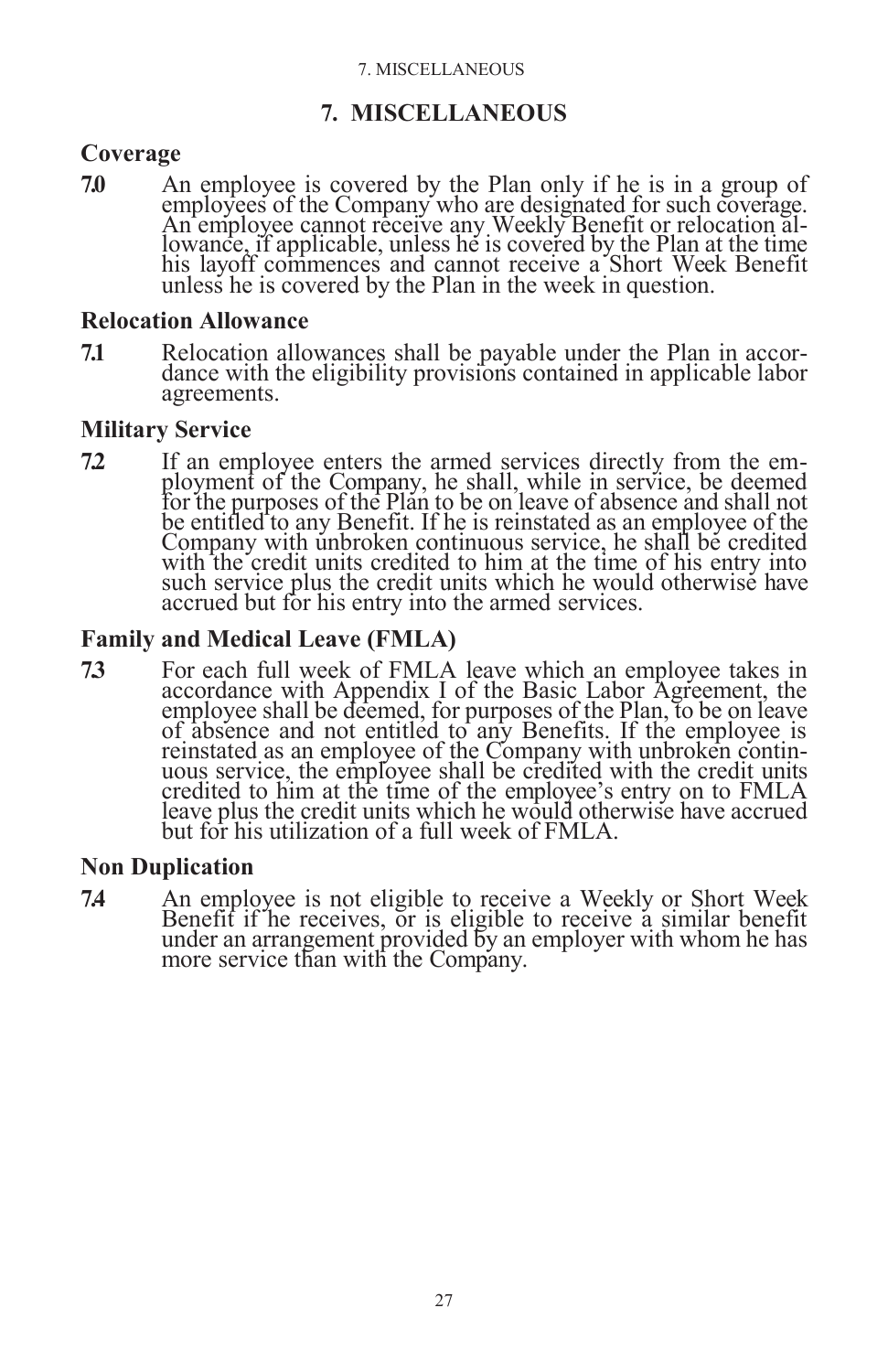# <span id="page-35-0"></span>**Tax Withholding**

**7.5** Any Benefit an employee is entitled to receive will have deducted from it any amount the Company is required to withhold by reason of any law or regulation of any federal, state or municipal government.

# <span id="page-35-1"></span>**Non-Alienation**

**7.6** No Benefit shall be subject in any way to alienation, sale, transfer, assignment, pledge, attachment, garnishment, execution, or encumbrance of any kind, and any attempt to accomplish the same shall be void. If the Company shall find that such an attempt has been made with respect to any Benefit due or to become due to an employee the Company in its sole discretion may terminate his interest in such Benefit and apply the amount of such Benefit to or for the benefit of him, his spouse, parents, children or other relatives or dependents, as the Company may determine, and any such application shall be a complete discharge of all liability with respect to such Benefit.

# <span id="page-35-2"></span>**Death or Incapacity**

**7.7** Except as provided in 7.6 any Benefits to which an employee may become entitled shall be payable only to him, except that if, after becoming entitled to Benefits but before they are paid, he dies or becomes unable to manage his affairs for any reason, any Benefits then payable to him shall be paid to his duly appointed legal representative, if there be one, and, if not, to his spouse, parents, children, other relatives or dependents or, if there are none such, to his creditors, as the Company in its discretion may determine. Any payment so made shall be a complete discharge of any liability with respect to such Benefit. In the case of an employee's death, no Weekly Benefit shall be payable with respect to any period following the last full week of layoff immediately preceding his death.

# <span id="page-35-3"></span>**Effect on Other Rights**

**7.8** When an employee receives Benefits under the Plan he shall not by reason thereof be deemed to be working for the Company during such period, nor shall he by reason thereof receive benefits under any other benefit plan to which the Company contributes other than those to which he would be entitled if he were not receiving Benefits.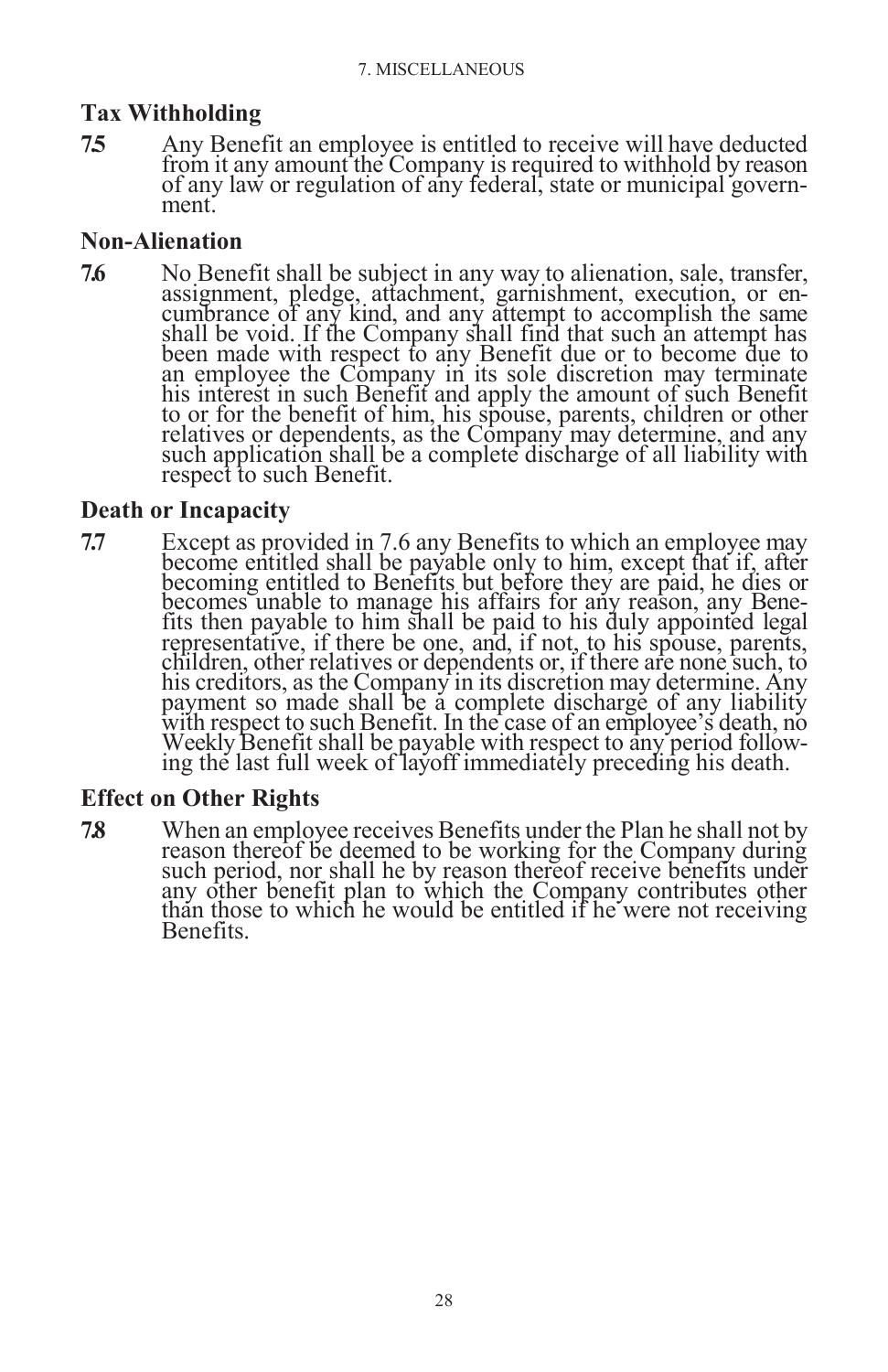#### 7. MISCELLANEOUS

An employee's rights and the Company's right to discharge him shall not be enlarged or affected by reason of the Plan. Nothing contained in the Plan shall be deemed to enlarge, qualify, limit,  $\sigma$ alter in any manner the Company's management responsibilities.

### <span id="page-36-0"></span>**Finality of Determination**

**7.9** The Company shall have the right to recover overpayments for the Fund and correct underpayments to employees. However, any benefit determination shall become final six months after the date on which it is made if (a) no dispute is then pending, and (b) the Company has not theretofore given notice in writing of an error. The foregoing shall not be construed to prevent the Company from making a new benefit determination when it learns of facts of which it did not have and could not have had knowledge at the time of a prior benefit determination or in a case as to which the prior benefit determination was the result of information fraudulently furnished or withheld by the employee.

# <span id="page-36-1"></span>**Part-Time Employees**

- **7.10** For a part-time employee:
	- a. The calculation provided in 1.0 will be made by use of a number in place of 26 which bears the same relation to 26 as the number of hours in his normal workweek bears to 40, and
	- b. There shall be substituted for the number 32 whenever it appears in 4.0 and 4.3 a number equal to  $80\%$  of the number of regular weekly hours of work of such employee.

### <span id="page-36-2"></span>**Receipt of State Unemployment Benefits**

- **7.11** Following are examples of methods which may be used by anemployee to prove receipt of a state unemployment benefit:
	- a. A state unemployment benefit check.
	- b. A form satisfactory to the Company issued by the state system agency.
	- c. In states which do not furnish a form as provided in b. but which do provide the Company with a current and itemized account of unemployment benefits paid and charged to the Company's experience rating account under the state system, the employee's signed statement under information provided on the application showing: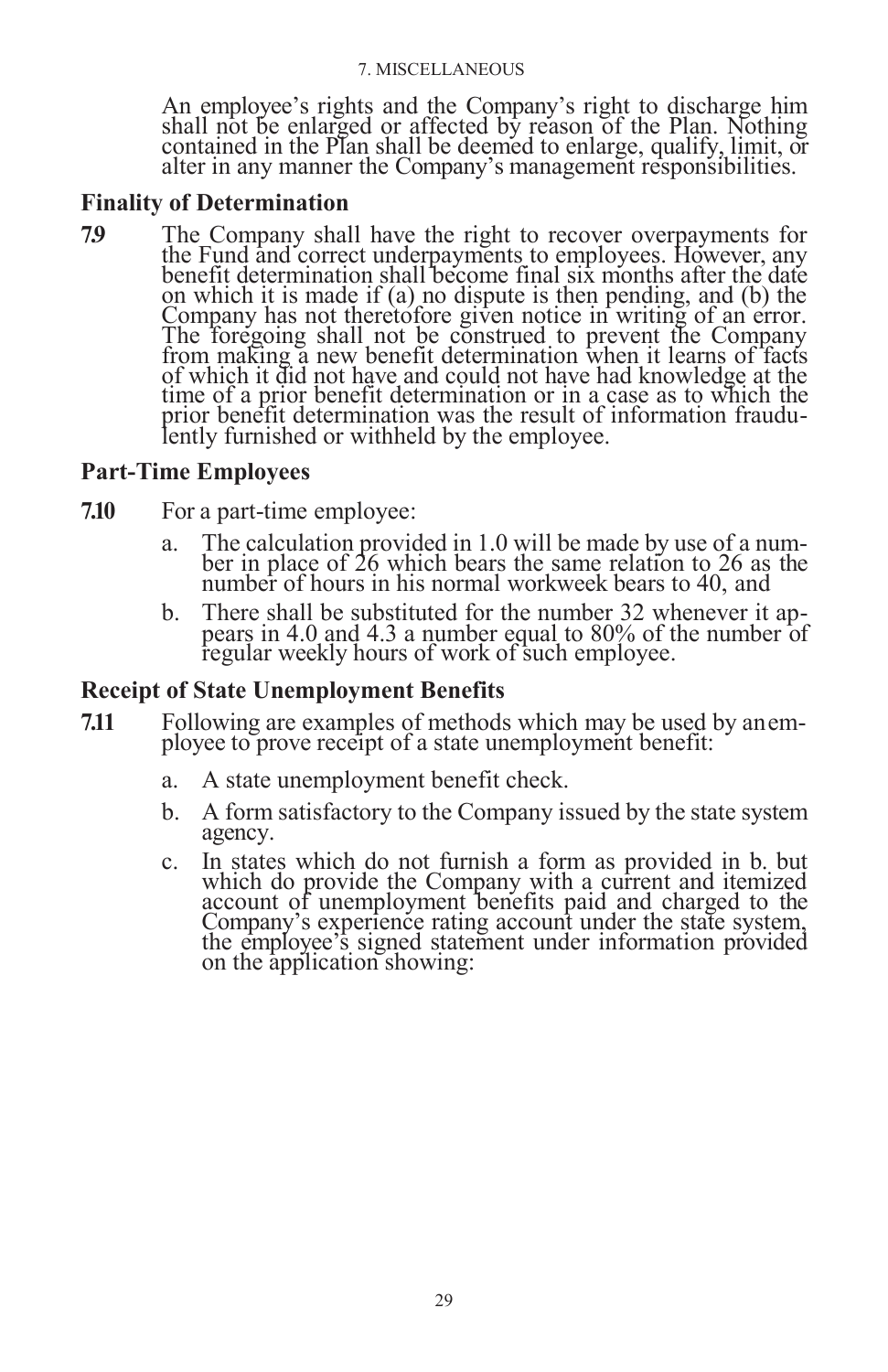- (1) The amount of state unemployment benefit paid.
- (2) The week ending date or other identification of the week covered by the state unemployment benefit payment.
- (3) The date of the state unemployment benefit check.
- (4) The number of the check covering the state unemployment benefit payment.

This can be used only if, under the state system and with respect to the state unemployment benefit in question, the accounting for benefits paid and charged to the Company experience rating account under the state system is provided on a reasonably current basis and shows each benefit payment as a separate item, identifies the employee receiving the payment, and shows the amount paid and the week ending date or other identification of the week covered by the payment.

- d. In instances where there is no form as provided in b. or where there is no current and itemized accounting of benefits paid, as outlined in c., or, in the Company's discretion, as an alternate to c., the following evidence may be used:
	- (1) A photostatic copy of the state check; or
	- (2) A certification by a Notary Public, verifying the receipt of a state unemployment benefit.
- e. The above list is illustrative and is not intended to exclude other local arrangements which reasonably provide for securing proof.

# <span id="page-37-0"></span>**Coinciding Weeks**

- **7.12** a. For any week which does not constitute a payroll week and as to which an employee fails to qualify for a Weekly Benefit solely because there are days in that week which coincide with days in a payroll week and (1) he worked on one or more such coinciding days or (2) he is entitled to a Short Week Benefit for such payroll week, he will receive a Weekly Benefit as set forth in b. and c.
	- b. For the purposes of a. and subject to c., the Weekly Benefit will be calculated in the normal manner; i.e., all compensation applicable to the week shall be regarded as other compensation and the state unemployment benefit paid for the week will be deducted irrespective of the fact that some or all of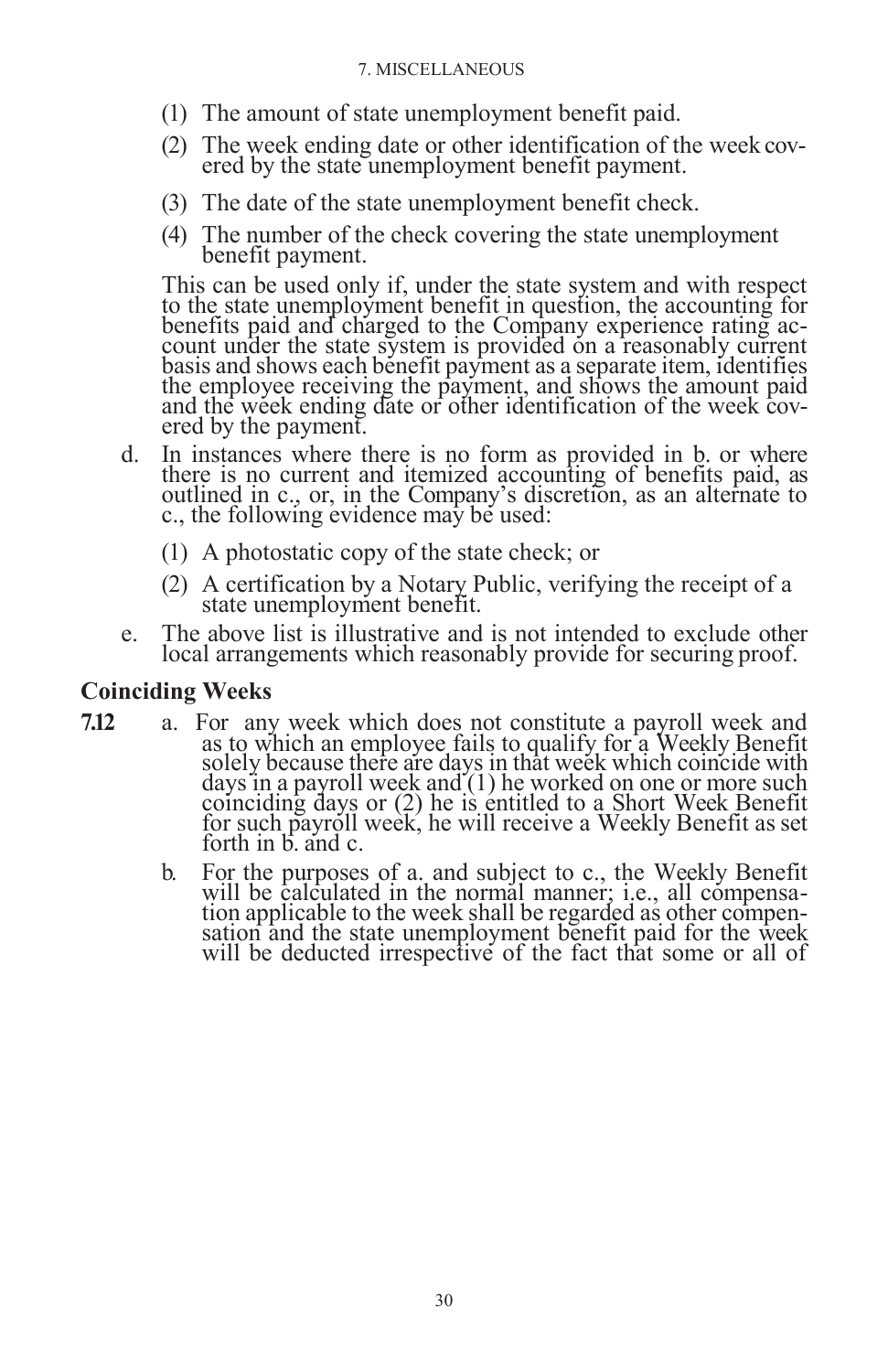#### 7. MISCELLANEOUS

the compensation may be applicable to the payroll week or that some portion of the state unemployment benefit may be deducted from a Short Week Benefit.

c. In any case covered by a. in which the employee worked or was paid for a total of less than 32 hours in the payroll week, the Weekly Benefit shall be reduced by one-seventh for each day of the week which coincides with a day of the payroll week.

> The Cleveland-Cliffs Iron Company, As Managing Agent for Empire Iron Mining Partnership and Tilden Mining Company L.C. doing business together as Cleveland-Cliffs Michigan Operations By:/s/ Maurice D. Harapiak

Its: Executive Vice President, Human Resources

/s/ Emil Ramirez Date: October 1, **2018** Director-District 11 United Steelworkers